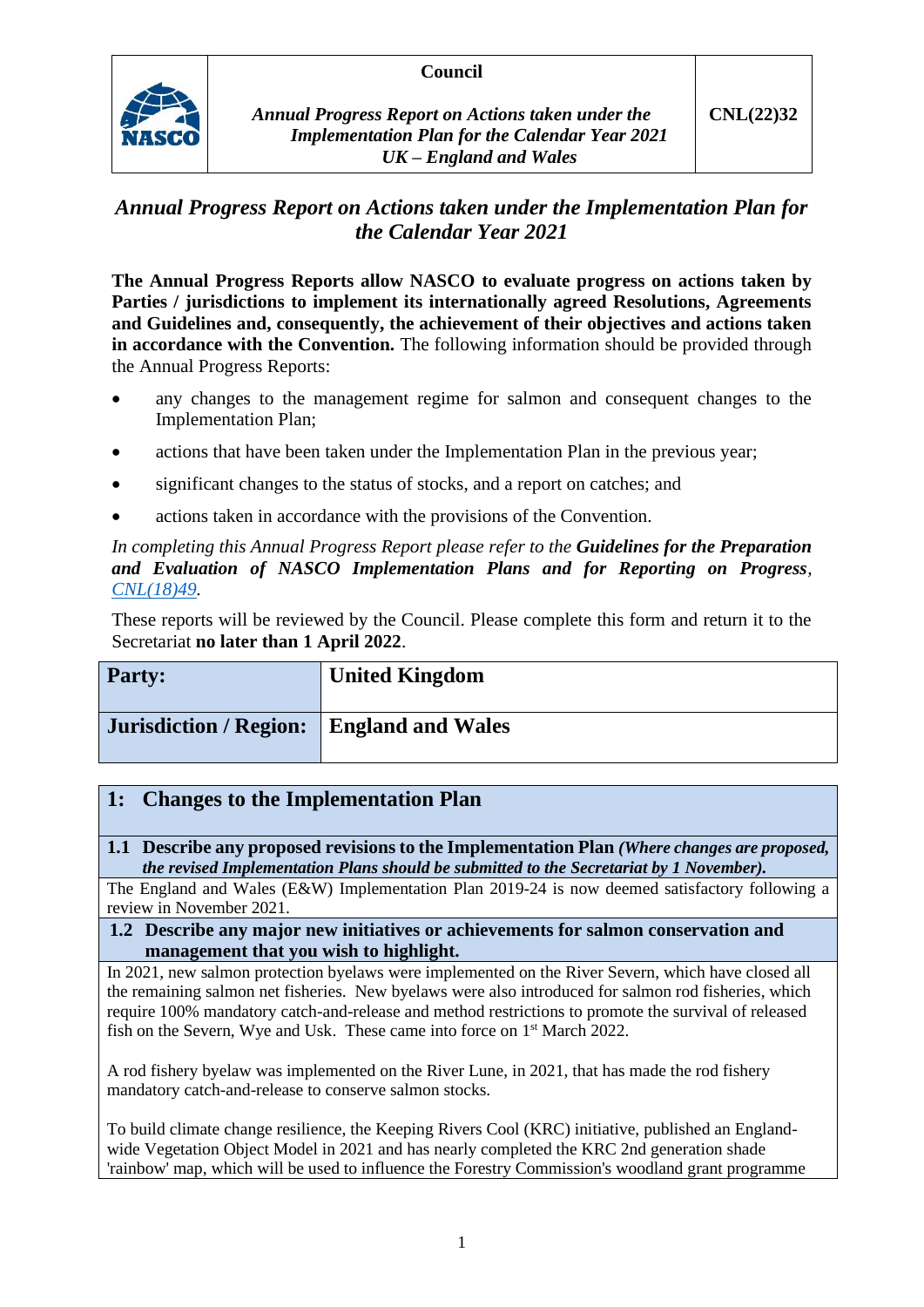with enhanced payments for riparian tree planting alongside salmonid waters. KRC was show-cased by the Environment Agency at the Glasgow COP26 conference.

The UK Government in England has announced a comprehensive reform of agricultural policy following the BREXIT withdrawal with the Environmental Land Management Scheme (ELMS), which has replaced the EU Common Agriculture Policy. The ELMS places a much greater emphasis on protecting the environment focusing on improving water quality and preventing soil loss with a new subsidy payment system to support more environmentally friendly land management practices.

The UK Government in England have recently consulted on the introduction of European Beaver to river catchments. Management plans are being developed to ensure that future beaver introductions can be adequately managed to limit their impact upon migratory fish populations taking account of best practice from other European countries and pilot projects in Scotland.

## **2: Stock status and catches.**

### **2.1 Provide a description of any new factors that may affect the abundance of salmon stocks significantly and, if there has been any significant change in stock status since the development of the Implementation Plan, provide a brief (200 word max) summary of these changes.**

In 2021, the provisional salmon rod catch in E&W was the lowest on record. There were periods of prolonged dry weather across much of E&W, which produced difficult conditions for angling. Salmon stocks are in an increasingly critical state when assessed against Conservation Limits (CLs) (see Action F1) with 91% of principal salmon rivers in E&W projected to be assessed as At Risk or Probably At Risk by 2026 if recent trends continue. The state of E&W salmon populations reflects the increasingly stressful environmental conditions in fresh, transitional and marine waters impacting on salmon most notably from climate change, diffuse pollution, habitat quality and barriers to migration. Though pink salmon were expected in numbers in 2021, as they are odd year spawners, very few were observed with 26 reported captured.

**2.2 Provide the following information on catches:** *(nominal catch equals reported quantity of salmon caught and retained in tonnes 'round fresh weight' (i.e. weight of whole, ungutted, unfrozen fish) or 'round fresh weight equivalent').*

| (a) provisional nominal   | In-river                                                                                                                                         | Estuarine                                                          | Coastal  | Total |
|---------------------------|--------------------------------------------------------------------------------------------------------------------------------------------------|--------------------------------------------------------------------|----------|-------|
| catch (which may be       | 1.1                                                                                                                                              | $\Omega$                                                           | $\theta$ | 1.1   |
| subject to revision) for  |                                                                                                                                                  |                                                                    |          |       |
| $2021$ (tonnes)           |                                                                                                                                                  |                                                                    |          |       |
| (b) confirmed nominal     | 3.0                                                                                                                                              | $\theta$                                                           | $\Omega$ | 3.0   |
| catch of salmon for       |                                                                                                                                                  |                                                                    |          |       |
| $2020$ (tonnes)           |                                                                                                                                                  |                                                                    |          |       |
| (c) estimated             | 0.11                                                                                                                                             | $\Omega$                                                           | $\Omega$ | 0.11  |
| unreported catch for      |                                                                                                                                                  |                                                                    |          |       |
| $2021$ (tonnes)           |                                                                                                                                                  |                                                                    |          |       |
| (d) number and            |                                                                                                                                                  | In E&W, 5,442 salmon were released from 5,736 salmon caught, which |          |       |
| percentage of salmon      | equates to 95% overall catch and release (Based on provisional 2021 rod catch                                                                    |                                                                    |          |       |
| caught and released in    | data). This reflects a combination of voluntary and mandatory catch and<br>release $(C&R)$ requirements and is the highest percentage on record. |                                                                    |          |       |
| recreational fisheries in |                                                                                                                                                  |                                                                    |          |       |
| 2021                      |                                                                                                                                                  |                                                                    |          |       |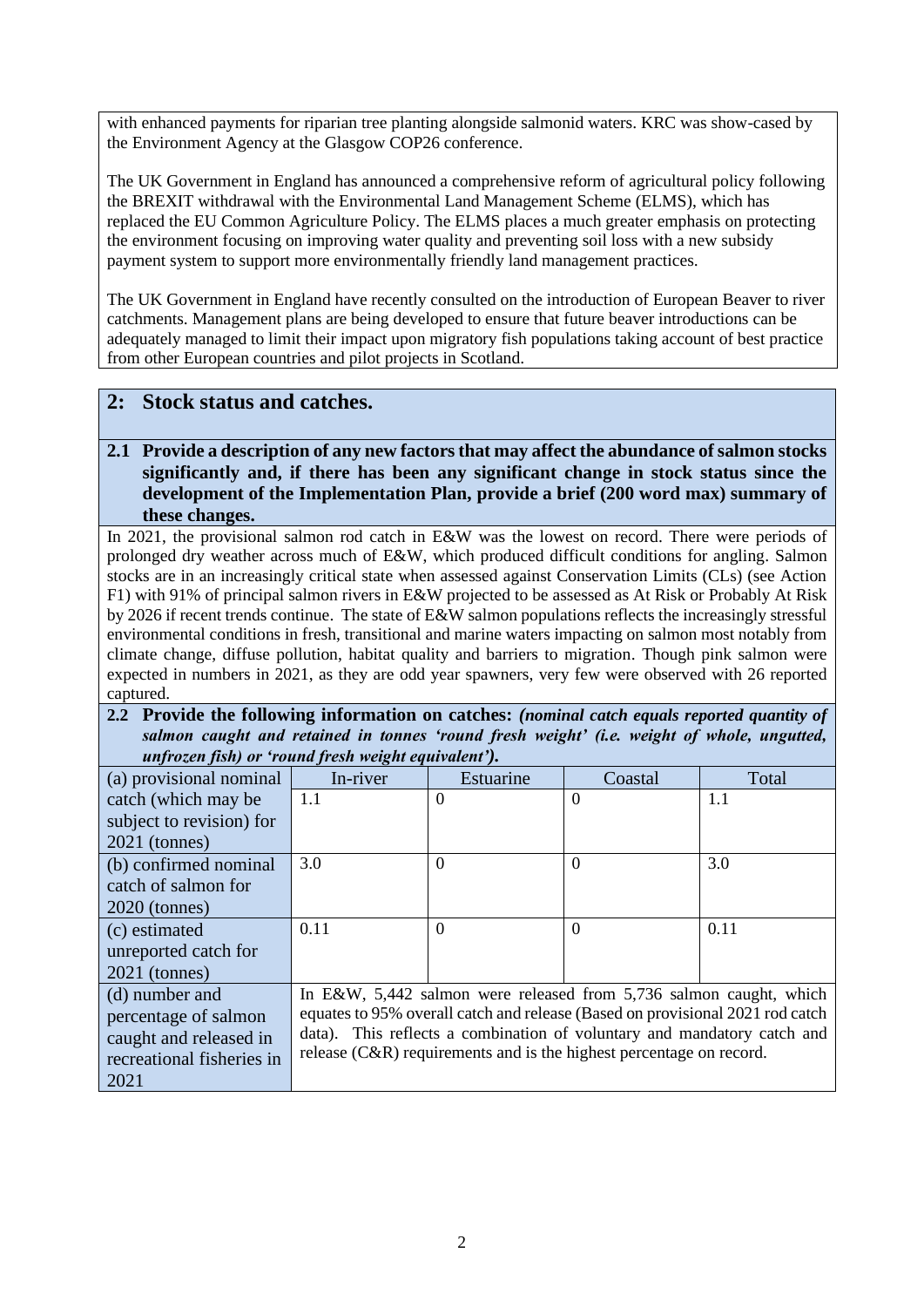# **3: Implementation Plan Actions.**

### **3.1 Provide an update on progress on actions relating to the Management of Salmon Fisheries** *(section 2.9 of the Implementation Plan).*

*Note: the reports under 'Progress on action to date' should provide a brief overview of each action. For all actions, provide clear and concise quantitative information to demonstrate progress. In circumstances where quantitative information cannot be provided for a particular action because of its nature, a clear rationale must be given for not providing quantitative information and other information should be provided to enable progress with that action to be evaluated. While referring to additional material (e.g. via links to websites) may assist those seeking more detailed information, this will not be evaluated by the Review Group.*

| <b>Action</b><br>F1: | Description of<br>action<br>(as submitted in the<br>$IP$ :                                                                                                                                                              | In order to ensure that management decisions are based on up-to-date<br>assessments of stock status and composition (F1), in E&W we will (i)<br>undertake annual assessments of the status of salmon stocks in line<br>with the NASCO Fishery Management Guidance (paragraph 2.5), and<br>(ii) annually review management measures and any need for changes<br>/ possible new measures (including voluntary and emergency<br>regulatory controls) in salmon fishing<br>These actions will also ensure that regulated fishing in estuary and<br>river fisheries does not exceed levels that are sustainable and<br>threaten conservation of stocks (F3), and that mixed stock fisheries<br>do not pose unacceptable risks to stocks (F4).                                       |  |
|----------------------|-------------------------------------------------------------------------------------------------------------------------------------------------------------------------------------------------------------------------|--------------------------------------------------------------------------------------------------------------------------------------------------------------------------------------------------------------------------------------------------------------------------------------------------------------------------------------------------------------------------------------------------------------------------------------------------------------------------------------------------------------------------------------------------------------------------------------------------------------------------------------------------------------------------------------------------------------------------------------------------------------------------------|--|
|                      | Expected outcome<br>(as submitted in the<br>$IP$ :                                                                                                                                                                      | An annual update on stock status for all principal salmon rivers,<br>meeting annual reporting requirements for ICES and NASCO, and,<br>where the annual review of management measures indicates the<br>need for change, these changes will be implemented.                                                                                                                                                                                                                                                                                                                                                                                                                                                                                                                     |  |
|                      | Progress on action<br>to date<br>(Provide a brief<br>overview with a<br>quantitative measure,<br>or other justified<br>evaluation, of<br>progress. Other<br>material (e.g. website<br>links) will not be<br>evaluated): | (i) The status of salmon stocks was assessed for all 64 of E&W'<br>principal salmon rivers to meet annual reporting requirements for<br>ICES and NASCO and will be published in the report: Salmon<br>Stocks and Fisheries in England and Wales 2021. The assessment<br>places each rivers' salmon stock into one of four categories with the<br>strongest classed as 'Not at Risk' and the weakest as 'At Risk', see<br>Figure 1. below. In 2021, 92% of principal salmon rivers in E&W<br>were At Risk or Probably At Risk, which is a significant concern.<br>(ii) Details of revised management measures are described in F3 and<br>F4.<br>100%<br>80%<br>% of rivers<br>60%<br>40%<br>20%<br>2019<br>2021<br>2023<br>2025<br>2007<br>2009<br>2011<br>2013<br>2015<br>2017 |  |
|                      |                                                                                                                                                                                                                         | ■ Not at risk ■ Probably not at risk ■ Probably at risk<br>At risk<br>Figure 1. Percentage of principal salmon rivers in England and<br>Wales in each risk category, assessed against their management                                                                                                                                                                                                                                                                                                                                                                                                                                                                                                                                                                         |  |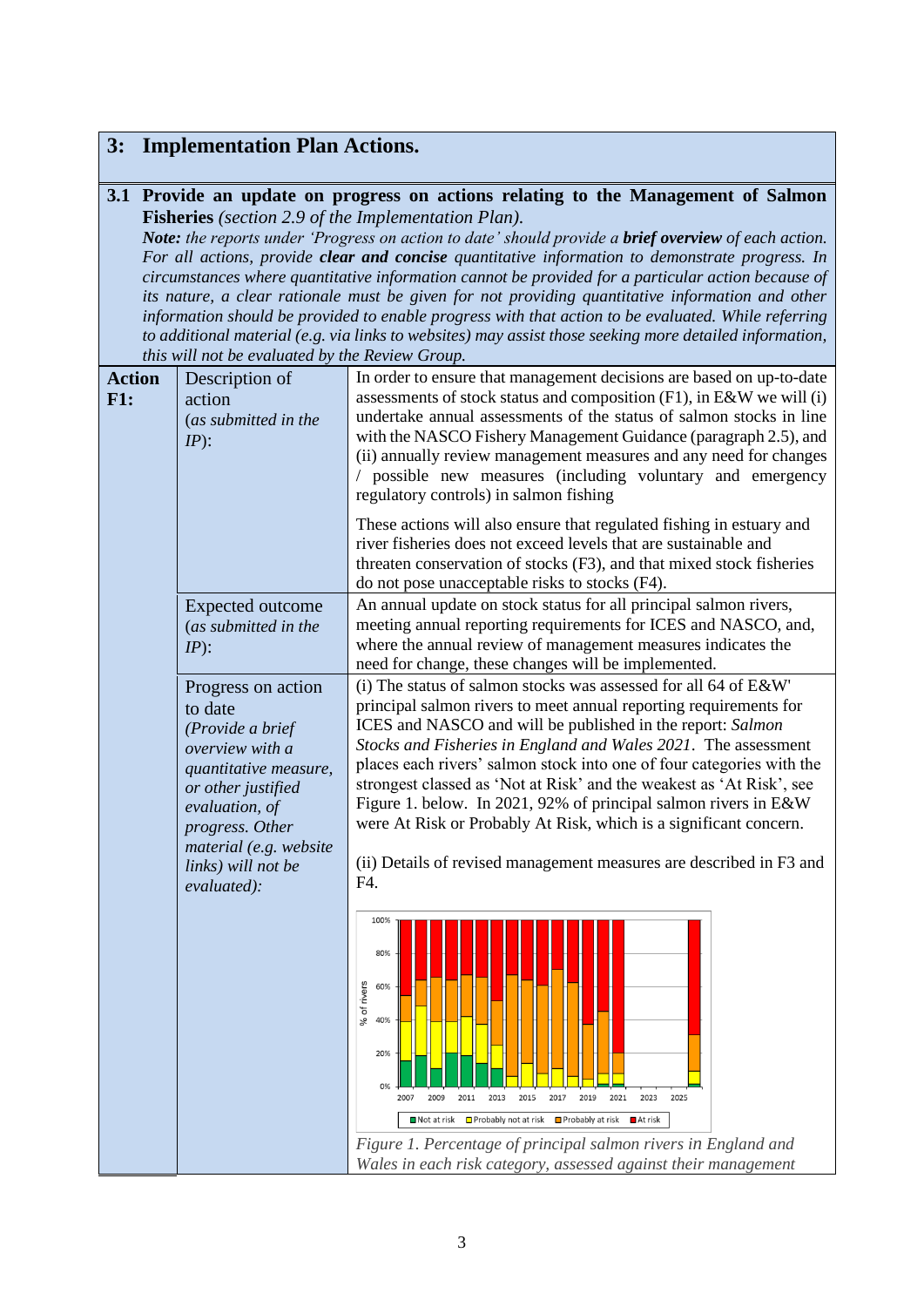|                      |                                                                                                                                                                                                                         | objective, for 2007-2021 and as projected for 2026, if recent trends<br>continue.                                                                                                                                                                                                                                                                                                                                                                                                                                                                                                                                                                                                                                                                                                                                                                                                                                                                                                                                                                                                                                                                                                                                                                                                                                                       |
|----------------------|-------------------------------------------------------------------------------------------------------------------------------------------------------------------------------------------------------------------------|-----------------------------------------------------------------------------------------------------------------------------------------------------------------------------------------------------------------------------------------------------------------------------------------------------------------------------------------------------------------------------------------------------------------------------------------------------------------------------------------------------------------------------------------------------------------------------------------------------------------------------------------------------------------------------------------------------------------------------------------------------------------------------------------------------------------------------------------------------------------------------------------------------------------------------------------------------------------------------------------------------------------------------------------------------------------------------------------------------------------------------------------------------------------------------------------------------------------------------------------------------------------------------------------------------------------------------------------|
|                      | Current status of<br>action:                                                                                                                                                                                            | Ongoing                                                                                                                                                                                                                                                                                                                                                                                                                                                                                                                                                                                                                                                                                                                                                                                                                                                                                                                                                                                                                                                                                                                                                                                                                                                                                                                                 |
|                      | If 'Completed', has<br>the action achieved<br>its objective?                                                                                                                                                            |                                                                                                                                                                                                                                                                                                                                                                                                                                                                                                                                                                                                                                                                                                                                                                                                                                                                                                                                                                                                                                                                                                                                                                                                                                                                                                                                         |
| <b>Action</b><br>F2: | Description of<br>action<br>(as submitted in the<br>$IP$ :                                                                                                                                                              | In order to ensure that assessments of stock status, compliance<br>procedures and associated Decision Structure make best use of<br>available data and remain fit for purpose (F2), E&W will continue to<br>assess ways in which assessment procedures and the related<br>Decision Structure can be improved and changes implemented.<br>These developments will be subject to discussion and review with<br>stakeholders through the England Fisheries Group (EFG) and Welsh<br>Fisheries Forum (WFF).                                                                                                                                                                                                                                                                                                                                                                                                                                                                                                                                                                                                                                                                                                                                                                                                                                 |
|                      | <b>Expected outcome</b><br>(as submitted in the<br>$IP$ :                                                                                                                                                               | Introduction of a more robust stock assessment methodology with<br>clearer and more timely links to management decision-making and<br>regulatory responses.                                                                                                                                                                                                                                                                                                                                                                                                                                                                                                                                                                                                                                                                                                                                                                                                                                                                                                                                                                                                                                                                                                                                                                             |
|                      | Progress on action<br>to date<br>(Provide a brief<br>overview with a<br>quantitative measure,<br>or other justified<br>evaluation, of<br>progress. Other<br>material (e.g. website<br>links) will not be<br>evaluated): | The national salmon stock assessment review group met regularly<br>throughout 2021.<br>In 2021, work progressed on a number of areas in reviewing the<br>application of Conservation Limits (CLs) to salmon assessment<br>and management in E&W. These have included (i) comparison of<br>the equivalent procedures applied by neighbouring jurisdictions in<br>the UK, Ireland and elsewhere and (ii) exploration of alternative<br>approaches to assessing and categorising statistical compliance<br>with CLs and associated Management Targets in E&W. Work is<br>ongoing to scrutinise and improve the quality of data                                                                                                                                                                                                                                                                                                                                                                                                                                                                                                                                                                                                                                                                                                             |
|                      |                                                                                                                                                                                                                         | underpinning various aspects of the assessment process. This<br>includes (i) re-examination of wetted area estimates integral to the<br>derivation of CLs and (ii) further improvements to the online<br>portal for reporting rod catch returns. To improve adult<br>monitoring, in England, £250k was invested in further<br>strengthening the resilience of the national salmon counter<br>network with a particular focus on enabling remote digital access<br>and upgrading digital components, including computers and<br>cameras. In Wales, trials of an acoustic (Aris) counter began on<br>the Rver Usk with the aim of adding this river to the existing<br>network of rivers (Dee, Teifi and Taff) providing annual<br>Returning Stock Estimates for salmon (or their equivalent).<br>Working with Exeter University, genetic techniques have been<br>used to investigate the sex ratios of smolts and adult cohorts over<br>two complete lifecycles (five-year period) on the River Tamar,<br>with a paper being prepared for peer review prior to publication.<br>We are seeking to extend this work to other monitored river<br>catchments in England to see if similar findings are present.<br>To keep stakeholders informed a briefing was given to the<br>England Salmon Advisory Group and the Wales Fisheries Forum. |
|                      | Current status of<br>action:                                                                                                                                                                                            | Ongoing                                                                                                                                                                                                                                                                                                                                                                                                                                                                                                                                                                                                                                                                                                                                                                                                                                                                                                                                                                                                                                                                                                                                                                                                                                                                                                                                 |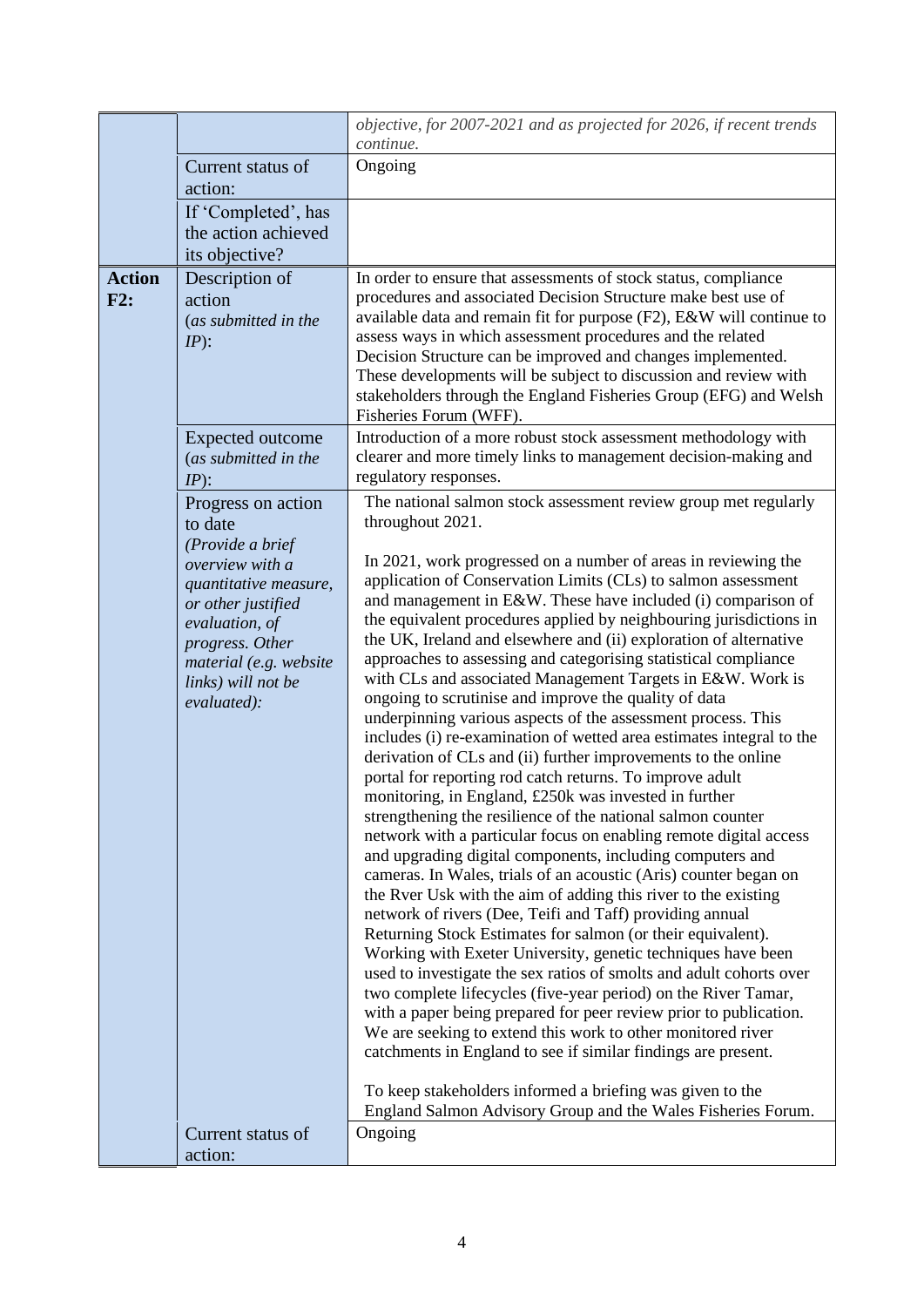|                             | If 'Completed', has<br>the action achieved                                   |                                                                                                                                                                                                                                                                                                                                                                                                                                                                                                                                                                                |
|-----------------------------|------------------------------------------------------------------------------|--------------------------------------------------------------------------------------------------------------------------------------------------------------------------------------------------------------------------------------------------------------------------------------------------------------------------------------------------------------------------------------------------------------------------------------------------------------------------------------------------------------------------------------------------------------------------------|
| <b>Action</b><br><b>F3:</b> | its objective?<br>Description of<br>action<br>(as submitted in the<br>$IP$ : | In order to ensure that regulated fishing by estuary and river fisheries<br>does not exceed levels that are sustainable and threaten conservation<br>of stocks (F3) (in line with the NASCO Fishery Management<br>Guidance - paragraph 2.7), E&W will introduce new restrictions on<br>net and rod fisheries in England from the 2019 season, and in Wales<br>from 2020. The measures are based on the projected status of stocks<br>for 2022, as assessed in 2017, and will be in place for 10 years. In<br>England there will be a review of rod and line C&R in 2020. Stock |
|                             |                                                                              | status will continue to be assessed annually.<br>These actions will also ensure that mixed stock fisheries do not pose<br>unacceptable risks to stocks (F4).                                                                                                                                                                                                                                                                                                                                                                                                                   |
|                             |                                                                              | For England (measures implemented from 2019):                                                                                                                                                                                                                                                                                                                                                                                                                                                                                                                                  |
|                             |                                                                              | Closure of all net fisheries for 'at risk' and 'probably at risk'<br>rivers in 2019, based on the projected status of stocks for 2022,<br>as assessed in 2017; this includes all remaining drift net<br>fisheries.                                                                                                                                                                                                                                                                                                                                                             |
|                             |                                                                              | Mandatory C&R by anglers on the rivers that are classed as 'at<br>٠<br>risk', based on the projected status of stocks for 2022, as<br>assessed in 2017, and on rivers that are listed as 'recovering<br>rivers' (Annex 2).                                                                                                                                                                                                                                                                                                                                                     |
|                             |                                                                              | Voluntary C&R targets in excess of 90% on rivers classed as<br>'probably at risk'. Compliance with the C&R target will be<br>reviewed in 2020 with a view to either continuing the voluntary<br>measures or implementing mandatory C&R byelaws if stocks<br>cannot be adequately protected by voluntary means.                                                                                                                                                                                                                                                                 |
|                             |                                                                              | Renewal of the 1998 Spring Salmon Byelaws. These protect the<br>larger, early running salmon, and do not introduce any new<br>restrictions.                                                                                                                                                                                                                                                                                                                                                                                                                                    |
|                             |                                                                              | N.B. River Severn emergency byelaws were introduced in 2019<br>requiring compulsory C&R.                                                                                                                                                                                                                                                                                                                                                                                                                                                                                       |
|                             |                                                                              | N.B. A package of rod fishing byelaws will also be developed for the<br>cross-border rivers Wye and Dee ("Border Rivers (England)<br>byelaws") to complement measures in Wales.                                                                                                                                                                                                                                                                                                                                                                                                |
|                             |                                                                              | For Wales (measures implemented from 2020):                                                                                                                                                                                                                                                                                                                                                                                                                                                                                                                                    |
|                             |                                                                              | Mandatory C&R fishing of all salmon at all times for rod<br>fisheries in all rivers in Wales.                                                                                                                                                                                                                                                                                                                                                                                                                                                                                  |
|                             |                                                                              | Introduce partial method prohibitions on bait (worm, prawn and<br>٠<br>shrimp), use of treble hooks and use of barbed hooks.                                                                                                                                                                                                                                                                                                                                                                                                                                                   |
|                             |                                                                              | Introduce mandatory C&R fishing and method controls on 2 of<br>٠<br>the 3 cross-border rivers – Dee and Wye in Wales. (N.B. River<br>Severn emergency byelaws requiring mandatory C&R of<br>salmon were introduced in 2019 in England and 2021 in Wales).                                                                                                                                                                                                                                                                                                                      |
|                             |                                                                              | Introduce mandatory C&R at all times in all net fisheries, with<br>٠<br>arrangements for the last very small fishery under negotiation.                                                                                                                                                                                                                                                                                                                                                                                                                                        |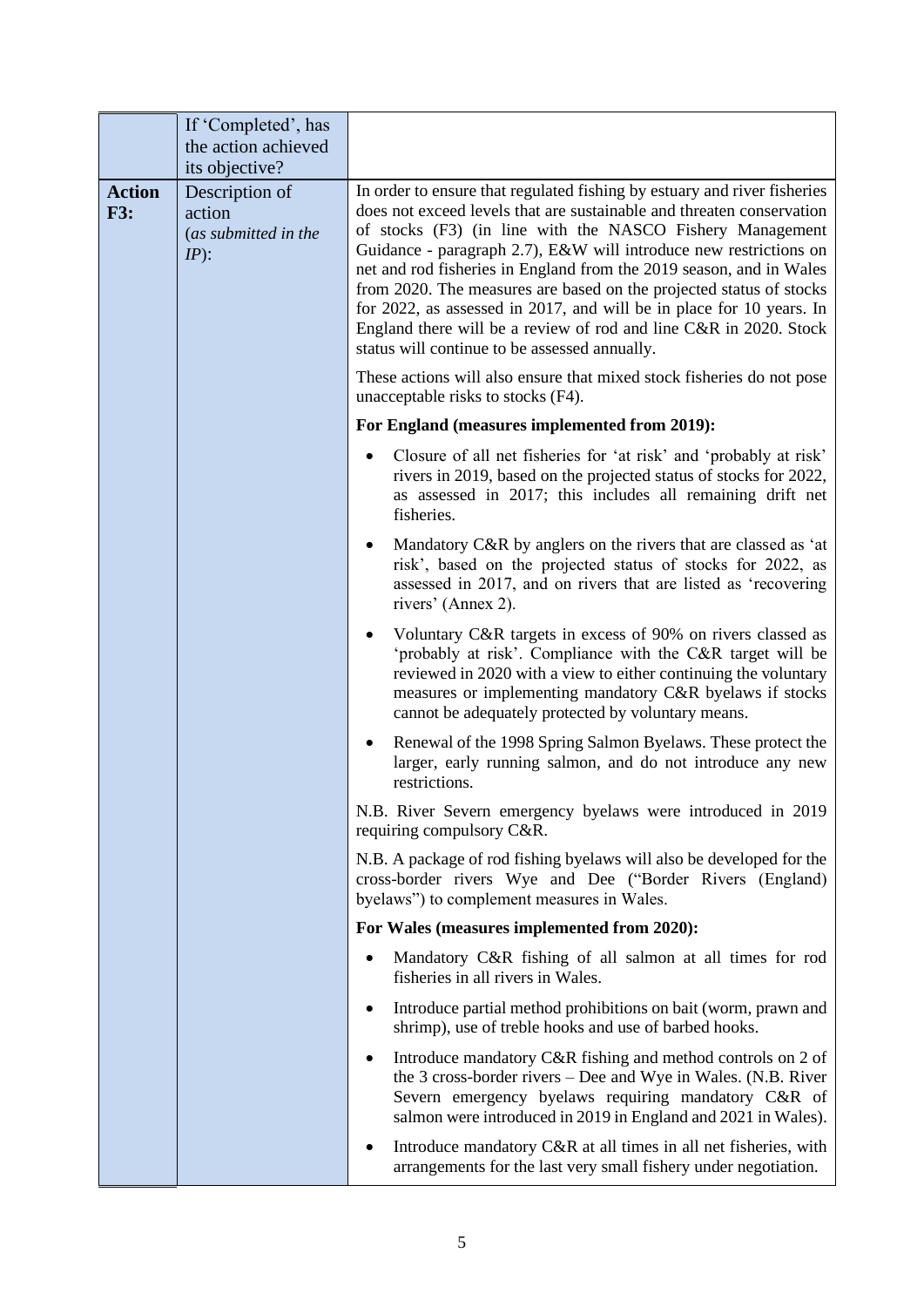|                                                                                                                     | Introduce revised start and finish dates for net fishing seasons<br>٠<br>with compulsory C&R. (Introduced 2019).                                                                                                                                                                                                                                                                                                                                                                                                                                                                                                                                                                                                                                                                                                                                                                                                                                                                                                                                                                                   |
|---------------------------------------------------------------------------------------------------------------------|----------------------------------------------------------------------------------------------------------------------------------------------------------------------------------------------------------------------------------------------------------------------------------------------------------------------------------------------------------------------------------------------------------------------------------------------------------------------------------------------------------------------------------------------------------------------------------------------------------------------------------------------------------------------------------------------------------------------------------------------------------------------------------------------------------------------------------------------------------------------------------------------------------------------------------------------------------------------------------------------------------------------------------------------------------------------------------------------------|
| <b>Expected outcome</b><br>(as submitted in the<br>$IP$ :                                                           | Reduction in the exploitation of stocks to facilitate conservation of<br>wild salmon stocks and to aid stock recovery.                                                                                                                                                                                                                                                                                                                                                                                                                                                                                                                                                                                                                                                                                                                                                                                                                                                                                                                                                                             |
| Progress on action<br>to date<br>(Provide a brief<br>overview with a<br>quantitative measure,<br>or other justified | To reduce salmon exploitation in $E&W$ , the new restrictions on net<br>and rod fisheries described above for England (National Salmon and<br>Sea Trout Byelaws 2018) and Wales ('All Wales' and 'Cross-<br>Border' (Wye and Dee) Fishing Byelaws 2020) have been<br>introduced.                                                                                                                                                                                                                                                                                                                                                                                                                                                                                                                                                                                                                                                                                                                                                                                                                   |
| evaluation, of<br>progress. Other<br>material (e.g. website<br>links) will not be<br>evaluated):                    | As of 2021 all salmon net fisheries in England that harvest salmon<br>have now been closed through byelaws. All remaining NLOs in<br>England remain either to limit the numbers of net licences available<br>to harvest sea trout or to retain the low impact heritage Lave net<br>catch and release fishery in the Severn.                                                                                                                                                                                                                                                                                                                                                                                                                                                                                                                                                                                                                                                                                                                                                                        |
|                                                                                                                     | Six of 15 Net Limitation Orders (NLOs) due for review within the<br>IP have been reviewed to date and the remainder are on plan. In<br>2021, the following NLOs were reviewed:<br><b>River Teign:</b> the NLO was renewed for sea trout with the national<br>salmon byelaws having closed the salmon net fishery (Sea trout net<br>fishery only).<br><b>River Exe:</b> the net fishery was closed in 2018.<br><b>River Dart:</b> the NLO mid-term review is in progress though the net<br>fishery has been bought out until 2025 and the national salmon<br>byelaws have closed the salmon net fishery (No net fishery in<br>operation).<br>River Severn: the NLO and rod and net byelaws have been<br>confirmed (Salmon C&R for lave net fishery only).<br><b>Christchurch Harbour:</b> the NLO is under consultation and<br>proposes to close the net fishery for ten years. The current NLO,<br>which was introduced in 2012, was for zero nets and associated with<br>a net buyout that expires in 2022.<br>For E&W in 2021, based on the provisional rod catch data, the C&R<br>rate was 95%. |
|                                                                                                                     | 16,000<br>100<br>90<br>14,000<br>80<br>12,000<br>70<br>Number released<br>10,000<br>60<br>$%$ released<br>8,000<br>50<br>40<br>6,000<br>30<br>4,000<br>20<br>2,000<br>10<br>$\mathbf{0}$<br>2013<br>2015<br>2019<br>1999<br>2003<br>2005<br>2009<br>1995<br>2011<br>2007<br>2017<br>1993<br>2001<br>2021<br>1997<br>Number released<br>% of declared catch<br>Figure 2. The number and percentage of the declared salmon catch<br>released by rod and line anglers, 1993-2021.                                                                                                                                                                                                                                                                                                                                                                                                                                                                                                                                                                                                                     |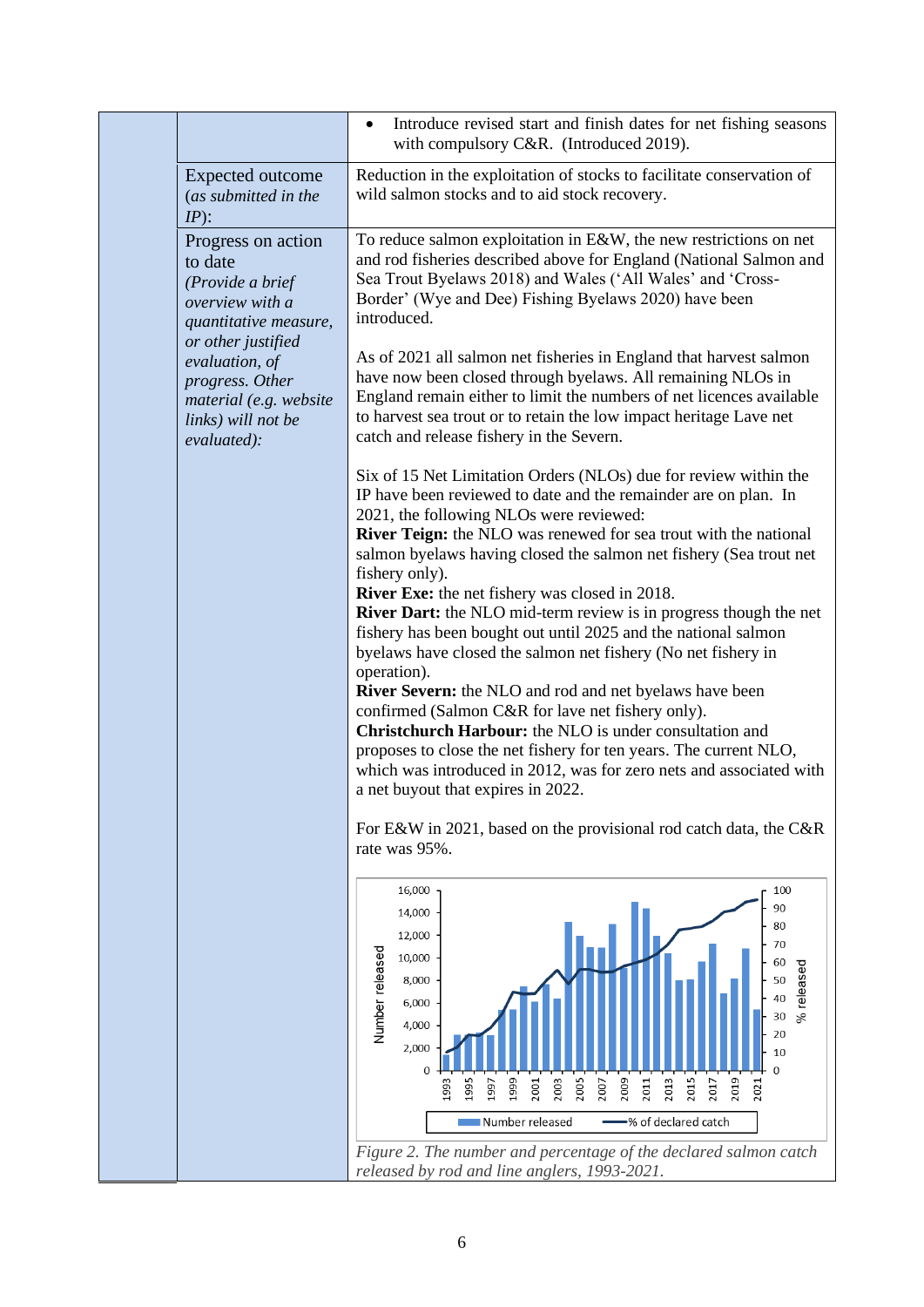|                      | Current status of<br>action:<br>If 'Completed', has<br>the action achieved<br>its objective?                                                                                                                            | A review of voluntary C&R in England in 2017 and now in 2021<br>has identified a number of At Risk rivers that are not achieving the<br>minimum required 90% C&R rates. This is currently under review<br>with an intention of ensuring further protective measures.<br>Ongoing                                                                                                                                                                                                                                                                                                                                                                |
|----------------------|-------------------------------------------------------------------------------------------------------------------------------------------------------------------------------------------------------------------------|------------------------------------------------------------------------------------------------------------------------------------------------------------------------------------------------------------------------------------------------------------------------------------------------------------------------------------------------------------------------------------------------------------------------------------------------------------------------------------------------------------------------------------------------------------------------------------------------------------------------------------------------|
| <b>Action</b><br>F4: | Description of<br>action<br>(as submitted in the<br>$IP$ :                                                                                                                                                              | In order to ensure that mixed stock fisheries do not pose unacceptable<br>risks to stocks (F4), E&W will introduce measures to phase out /<br>regulate any remaining MSFs to reduce fishing mortality to<br>sustainable levels in order to conserve stocks (in line with the NASCO<br>Fishery Management Guidance - paragraph 2.7).<br>Any estuarine MSFs will continue to be managed in order to<br>safeguard the weakest contributing stock. Measures include:<br>The drift net fishery on the NE coast will close in 2019 and<br>a.<br>mandatory C&R of salmon will be required in the NE T&J<br>(beach) net and Anglian coastal fisheries. |
|                      |                                                                                                                                                                                                                         | The 5-year review of the NLO for net fisheries in the Severn<br>b.<br>Estuary and the regulatory measures for fixed engines will be<br>conducted and amended as appropriate.<br>The 7-year review of the NLO for the remaining nets in the<br>$c_{\cdot}$<br>Anglian Coastal Fishery will be conducted and the NLO<br>(licence numbers) and Byelaws (fishing periods and gear)<br>amended as appropriate.<br>The 10-year review of the NLO for the remaining T&J (beach) nets<br>in the NE coast fishery will be conducted and the NLO (licence<br>numbers) and Byelaws (fishing periods and gear) amended as<br>appropriate.                  |
|                      | Expected outcome<br>(as submitted in the<br>$IP$ :                                                                                                                                                                      | Cessation of netting or introduction of mandatory C&R provisions for<br>salmon in all coastal mixed stock fisheries from 2019.<br>Implementation of regulations to ensure estuarine mixed stock<br>fisheries (N.B. River Severn only, all other estuary fisheries will be<br>closed or subject to mandatory $C\&R$ ) continue to be managed in line<br>with national policy and international guidance and to ensure that all<br>contributing stocks achieve their management objectives.<br>a. The drift net fishery on the NE was closed in 2019. Mandatory                                                                                  |
|                      | Progress on action<br>to date<br>(Provide a brief<br>overview with a<br>quantitative measure,<br>or other justified<br>evaluation, of<br>progress. Other<br>material (e.g. website<br>links) will not be<br>evaluated): | C&R of salmon is now required on the NE T&J (beach) net and<br>Anglian coastal fisheries. On the NE T&J net fisheries, the netting<br>season was also adjusted to ensure that the risk of salmon interaction<br>was minimised.<br>b. The Severn NLO and rod and net byelaws have been confirmed,<br>which has closed the draft net fishery and putcher ranks, requires<br>salmon C&R for the low risk, heritage lave net fishery and<br>compulsory C&R for salmon caught by rod and line. Rod fishery<br>method control measures have also been also implemented to<br>conserve salmon.                                                        |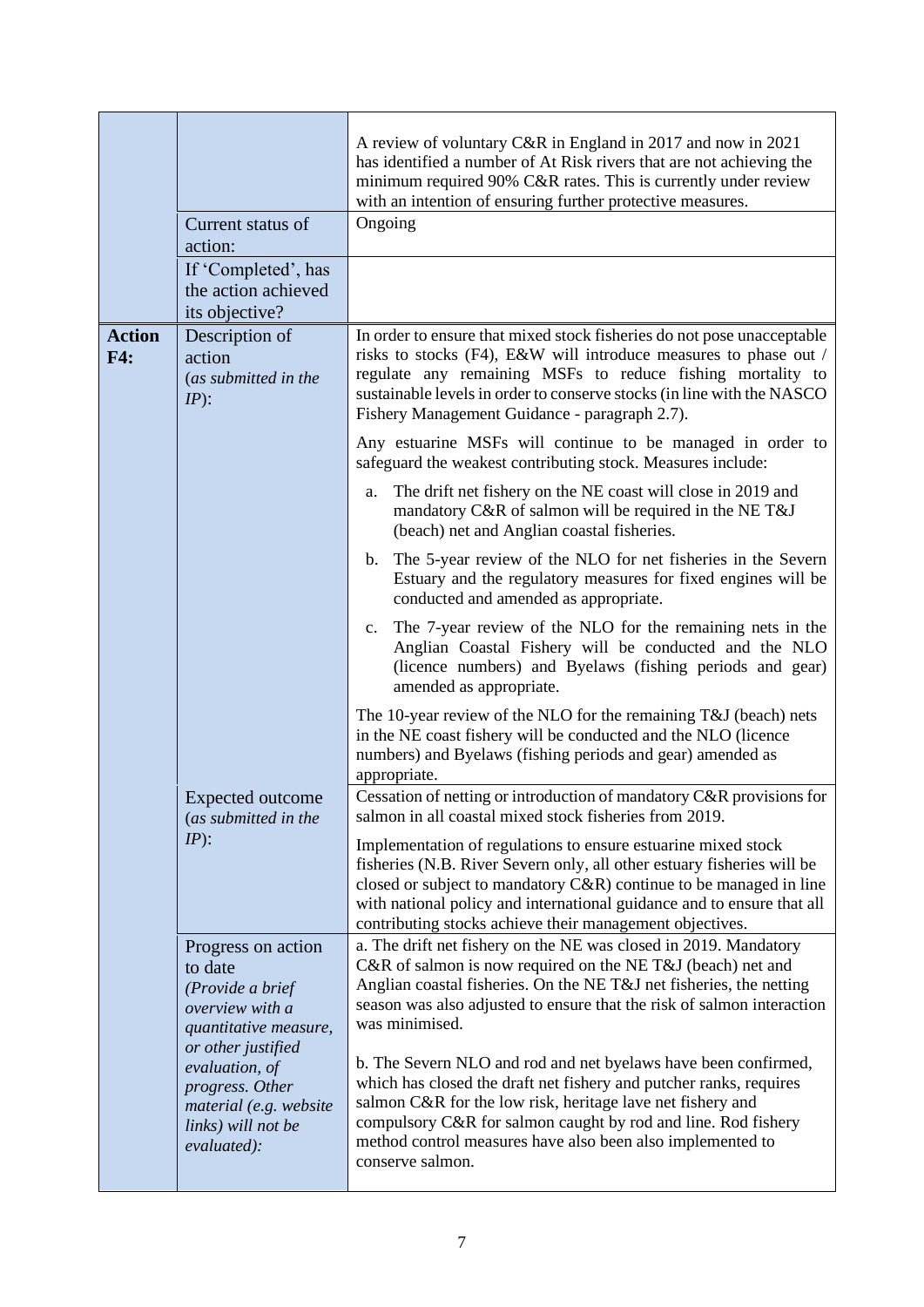|                      |                                                                                                                                                                                                          | c. The Anglian coast NLO is due for review in 2024. This fishery<br>only retains sea trout and has significantly reduced in scale in recent<br>years.<br>d. The NE coast T&J NLO is due for review in 2022.                                                                                                                                                                                                                                                                                                                                                                                                                               |
|----------------------|----------------------------------------------------------------------------------------------------------------------------------------------------------------------------------------------------------|-------------------------------------------------------------------------------------------------------------------------------------------------------------------------------------------------------------------------------------------------------------------------------------------------------------------------------------------------------------------------------------------------------------------------------------------------------------------------------------------------------------------------------------------------------------------------------------------------------------------------------------------|
|                      | Current status of<br>action:                                                                                                                                                                             | Ongoing                                                                                                                                                                                                                                                                                                                                                                                                                                                                                                                                                                                                                                   |
|                      | If 'Completed', has<br>the action achieved<br>its objective?                                                                                                                                             |                                                                                                                                                                                                                                                                                                                                                                                                                                                                                                                                                                                                                                           |
| <b>Action</b><br>F5: | Description of<br>action<br>(as submitted in the<br>$IP$ :                                                                                                                                               | In order to ensure that conservation of salmon stocks and fishing<br>mortality at sustainable levels is not threatened by lack of support<br>from stakeholders in voluntary conservation measure (F5), E&W will<br>work with stakeholder organisations to promote C&R in rod fisheries<br>through enhanced guidance and communications to increase<br>acceptance of C&R among those anglers currently reluctant to adopt<br>this practice and to achieve required C&R targets.                                                                                                                                                            |
|                      |                                                                                                                                                                                                          | In Wales this is mandatory C&R in all rivers from 2020; and in<br>England from the 2019 season - mandatory C&R in all rivers<br>classed as 'at risk', with voluntary high C&R rates (>90%) in all<br>stocks classed as 'probably at risk' (based on the projected status of<br>stocks for 2022, as assessed in 2017).                                                                                                                                                                                                                                                                                                                     |
|                      | <b>Expected outcome</b><br>(as submitted in the<br>$IP)$ :                                                                                                                                               | Higher uptake of C&R in rod fisheries resulting in increased<br>numbers of salmon surviving to spawn to facilitate stock recovery.                                                                                                                                                                                                                                                                                                                                                                                                                                                                                                        |
|                      | Progress on action<br>to date<br>(Provide a brief<br>overview with a<br>quantitative measure,<br>or other justified<br>evaluation, of<br>progress. Other<br>material (e.g. website<br>links) will not be | Based on provisional rod catch data for 2021, the overall C&R rate<br>across E&W was 95%, which includes a combination of mandatory<br>and voluntary measures that require C&R. In England, the overall<br>C&R rate was 94%. A review of voluntary C&R rates has identified<br>that in both 2020 and 2021 a number of principal salmon rivers,<br>which are At Risk or Probably At Risk, are still not meeting the<br>minimum 90% C&R rate and further measures will therefore need to<br>be implemented in the near future. In Wales, where mandatory C&R<br>applied to all 22 principal salmon rivers, the overall C&R rate was<br>98%. |
|                      | evaluated):                                                                                                                                                                                              | Action to improve levels of C&R have included: the Angling Trust,<br>Salmon and Trout Conservation and the Atlantic Salmon Trust<br>promoting best practice C&R guidance and producing 'The Gift',<br>Parts 1-3, which are video clips on (i) the best tackle to use to safely<br>C&R Atlantic salmon; (ii) planning how to safely land a hooked<br>salmon; and (iii) how to safely land, unhook, revive and release a<br>salmon. In 2021, C&R reminders were sent by the Environment<br>Agency to approximately 8,000 salmon rod fishing licence holders<br>in E&W who have signed up to receive the e-newsletter.                       |
|                      |                                                                                                                                                                                                          | In Wales, guidance has been issued to all netsmen on C&R. For rod<br>and line anglers, a new web-based guide to C&R was introduced in<br>2019: Look after your salmon - an angler's guide to catch and<br>release, in partnership with the Wye and Usk Foundation, Angling<br>Trust and Environment Agency.                                                                                                                                                                                                                                                                                                                               |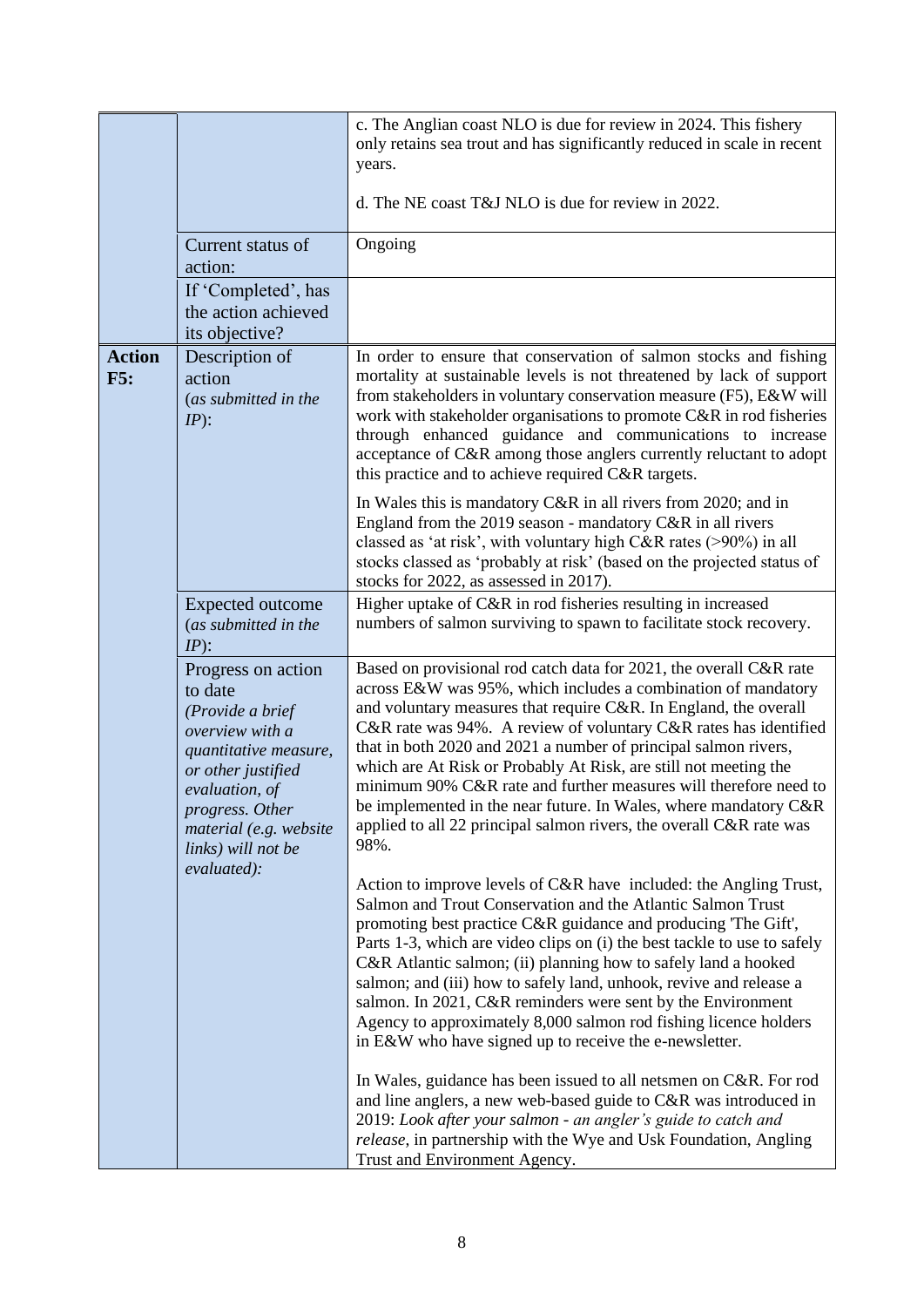|                             | Current status of<br>action:                                                                                                                             | Ongoing                                                                                                                                                                                                                                                                                                                                                                                                                                                   |                              |
|-----------------------------|----------------------------------------------------------------------------------------------------------------------------------------------------------|-----------------------------------------------------------------------------------------------------------------------------------------------------------------------------------------------------------------------------------------------------------------------------------------------------------------------------------------------------------------------------------------------------------------------------------------------------------|------------------------------|
|                             | If 'Completed', has<br>the action achieved<br>its objective?                                                                                             |                                                                                                                                                                                                                                                                                                                                                                                                                                                           |                              |
| <b>Action</b><br><b>F6:</b> | Description of<br>action<br>(as submitted in the<br>$IP$ :                                                                                               | In order to ensure that unregulated (illegal) fishing and by-catch in<br>other fisheries do not threaten conservation of stocks (F6), E&W will<br>ensure the effective enforcement of fishery regulations (in line with<br>the NASCO Fishery Management Guidance - paragraph 2.3), and<br>specifically will:                                                                                                                                              |                              |
|                             |                                                                                                                                                          | Continue with prevention, disruption and intervention of illegal<br>a)<br>fishing, including intelligence-led enforcement and ongoing<br>implementation of a ban on the sale of rod-caught fish and a<br>carcass tagging scheme for net-caught fish.                                                                                                                                                                                                      |                              |
|                             |                                                                                                                                                          | b) Undertake a review of fishery enforcement priorities in England<br>and Wales.                                                                                                                                                                                                                                                                                                                                                                          |                              |
|                             |                                                                                                                                                          | work with England's ten Inshore Fisheries and Conservation<br>Authorities (IFCAs) and Welsh Government to secure better<br>protection for migratory salmonids from netting activities                                                                                                                                                                                                                                                                     |                              |
|                             | <b>Expected outcome</b><br>(as submitted in the<br>$IP$ :                                                                                                | Reduced illegal fishing and by-catch of migratory salmonids in<br>estuaries and nearshore areas, helping to ensure that as many<br>returning salmon as possible survive to contribute to spawning,<br>particularly for stocks in vulnerable rivers.                                                                                                                                                                                                       |                              |
|                             | Progress on action<br>to date<br>(Provide a brief<br>overview with a<br>quantitative measure,<br>or other justified<br>evaluation, of<br>progress. Other | In NE England, 5 illegal gill nets were seized across the Area during<br>2021. This is significantly lower than $2020(17)$ and $2019(10)$ and it<br>is believed that the initial impact of Covid-19 in 2020 that caused a<br>rise in activity due to a perceived lack of enforcement presence, has<br>subsided and successful and publicised operations, joint operations<br>and court successes during 2021 have reduced activity through<br>deterrence. |                              |
|                             | material (e.g. website                                                                                                                                   | NE England salmonid fisheries enforcement 2021                                                                                                                                                                                                                                                                                                                                                                                                            | No.                          |
|                             | links) will not be                                                                                                                                       | Section 1 & 2 offences (Gaff/Snatch/stripping eggs))                                                                                                                                                                                                                                                                                                                                                                                                      | $\mathbf{1}$                 |
|                             | evaluated):                                                                                                                                              | Illegal nets seized - salmon                                                                                                                                                                                                                                                                                                                                                                                                                              | 5                            |
|                             |                                                                                                                                                          | Obstructions to migrating fish (Section 12 offences)                                                                                                                                                                                                                                                                                                                                                                                                      | $\overline{2}$               |
|                             |                                                                                                                                                          | Section 2 (gravel removal/disturbing spawn of fish)                                                                                                                                                                                                                                                                                                                                                                                                       | $\mathbf{1}$                 |
|                             |                                                                                                                                                          | <b>Local Enforcement Positions (LEPS)</b><br>Exemptions (under Salmon and Sea Trout Protection                                                                                                                                                                                                                                                                                                                                                            | $\mathbf{1}$<br>$\mathbf{1}$ |
|                             |                                                                                                                                                          | Byelaws 2018)                                                                                                                                                                                                                                                                                                                                                                                                                                             |                              |
|                             |                                                                                                                                                          | Memex Intel reports                                                                                                                                                                                                                                                                                                                                                                                                                                       | 24                           |
|                             |                                                                                                                                                          | National Incident Reporting System (NIRS) reports                                                                                                                                                                                                                                                                                                                                                                                                         | 71                           |
|                             |                                                                                                                                                          | Estuary and coastal boat patrols                                                                                                                                                                                                                                                                                                                                                                                                                          | 14                           |
|                             |                                                                                                                                                          | (8 commercial T netsmen checked and several other<br>fishing boats checked)                                                                                                                                                                                                                                                                                                                                                                               |                              |
|                             |                                                                                                                                                          | Dealer inspections                                                                                                                                                                                                                                                                                                                                                                                                                                        | 15                           |
|                             |                                                                                                                                                          | Joint Boat patrols (IFCAs)                                                                                                                                                                                                                                                                                                                                                                                                                                | 3                            |
|                             |                                                                                                                                                          | Joint Operations (Police/ external agencies)                                                                                                                                                                                                                                                                                                                                                                                                              | $\overline{4}$               |
|                             |                                                                                                                                                          | Joint Operations (Yorkshire Area)                                                                                                                                                                                                                                                                                                                                                                                                                         | $\overline{2}$               |
|                             |                                                                                                                                                          | b) In England, the Environment Agency's fisheries enforcement                                                                                                                                                                                                                                                                                                                                                                                             |                              |
|                             |                                                                                                                                                          | review remains ongoing. In 2021, key issues that were considered                                                                                                                                                                                                                                                                                                                                                                                          |                              |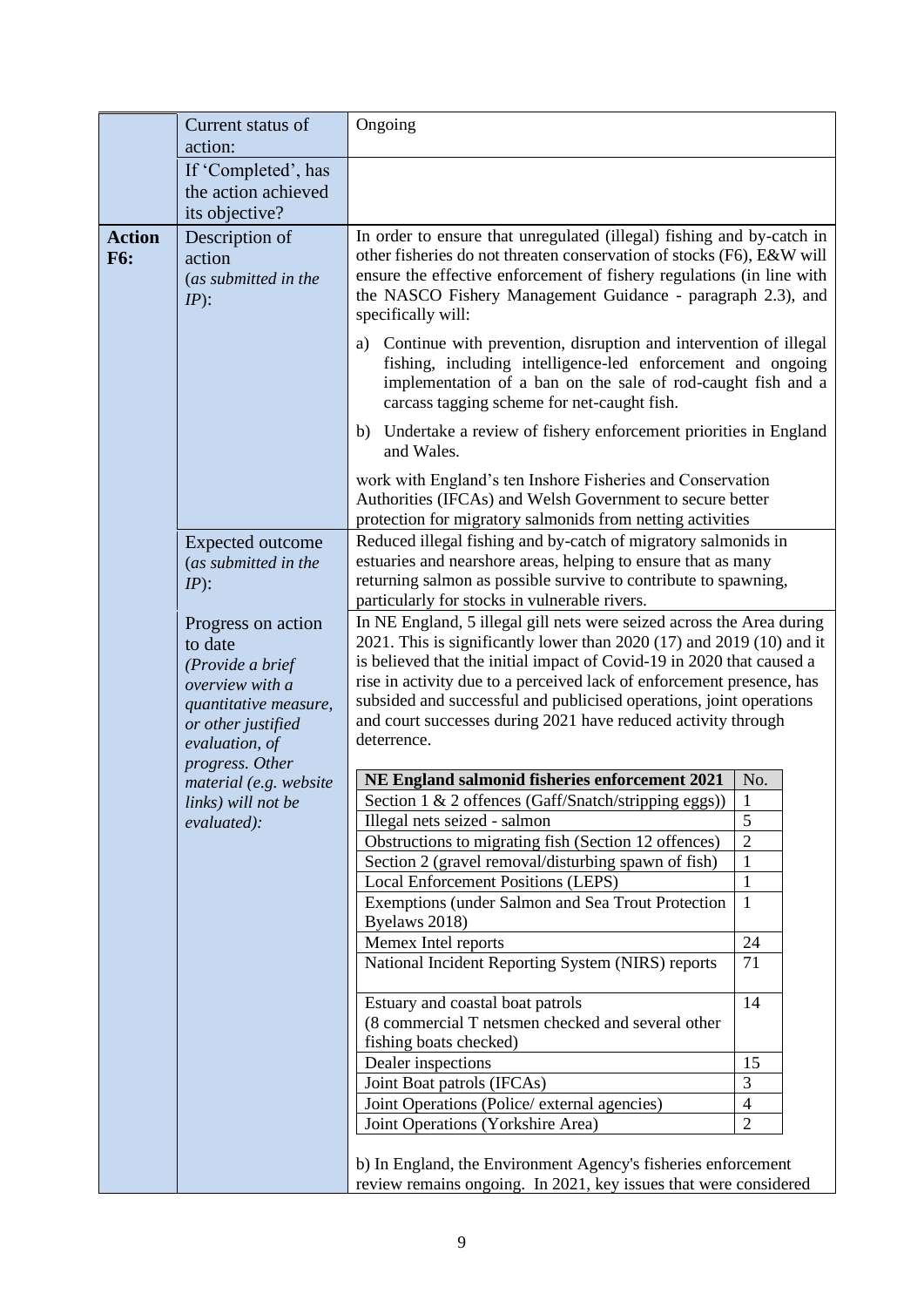|                                                              | included: the technical development framework for enforcement<br>officers, structures, terms and conditions and resourcing.<br>c) In 2021, the Environment Agency has worked with all 10 Inshore<br>Fisheries Conservation Authorities (IFCAs) to ensure the protection<br>of salmon and sea trout in inshore waters. Notably this has included<br>seeking to ensure IFCA byelaws protect salmon and sea trout from<br>sea fisheries bycatch in Cornwall, Devon & Severn, Southern and<br>Sussex IFCAs. Environment Agency officers have also attended<br>IFCA meetings and undertaken joint patrols, with officers of both<br>agencies operating with cross-warrants in some districts. In Wales,<br>Natural Resources Wales are continuing to seek ways of working<br>with Welsh Government marine fisheries to better protect salmon in<br>inshore waters |
|--------------------------------------------------------------|--------------------------------------------------------------------------------------------------------------------------------------------------------------------------------------------------------------------------------------------------------------------------------------------------------------------------------------------------------------------------------------------------------------------------------------------------------------------------------------------------------------------------------------------------------------------------------------------------------------------------------------------------------------------------------------------------------------------------------------------------------------------------------------------------------------------------------------------------------------|
| Current status of<br>action:                                 | Ongoing                                                                                                                                                                                                                                                                                                                                                                                                                                                                                                                                                                                                                                                                                                                                                                                                                                                      |
| If 'Completed', has<br>the action achieved<br>its objective? |                                                                                                                                                                                                                                                                                                                                                                                                                                                                                                                                                                                                                                                                                                                                                                                                                                                              |

## **3.2 Provide an update on progress on actions relating to Habitat Protection and Restoration** *(section 3.5 of the Implementation Plan).*

*Note: the reports under 'Progress on action to date' should provide a brief overview of each action. For all actions, provide clear and concise quantitative information to demonstrate progress. In circumstances where quantitative information cannot be provided for a particular action because of its nature, a clear rationale must be given for not providing quantitative information and other information should be provided to enable progress with that action to be evaluated. While referring to additional material (e.g. via links to websites) may assist those seeking more detailed information, this will not be evaluated by the Review Group.*

|               | <i>rius were not be cranned by the new Story</i>  |                                                                                                                                                                                                                            |
|---------------|---------------------------------------------------|----------------------------------------------------------------------------------------------------------------------------------------------------------------------------------------------------------------------------|
| <b>Action</b> | Description of                                    | To increase salmon's climate change resilience (H1) we will:                                                                                                                                                               |
| H1:           | action<br>(as submitted in<br><i>the IP</i> $)$ : | a) seek to safeguard and create thermal refugia through tree<br>planting/fencing to increase riparian shade in England and Wales (target<br>50,000 trees and 50km fencing in England by 2024);                             |
|               |                                                   | b) work with anglers to minimise the risk to salmon when temperatures<br>are high through supporting voluntary cessation of fishing (e.g. on all<br>principal salmon rivers where water temperatures reach 19°C at 09:00); |
|               |                                                   | c) ensure that salmonid thermal standards are applied and adhered to<br>through regulation on all principal salmon rivers;                                                                                                 |
|               |                                                   | d) aim to establish temperature monitoring networks on principal salmon<br>rivers, representative of regions (target 5 rivers in England by 2024) to<br>research and support management initiatives; and                   |
|               |                                                   | e) investigate potential impacts of future climate change scenarios on<br>salmon and explore and seek to implement possible mitigating measures.                                                                           |
|               | Expected<br>outcome<br>(as submitted in           | Improved salmon survival as a result of actions to moderate the impact of<br>climate change.                                                                                                                               |
|               | <i>the IP</i> ):                                  |                                                                                                                                                                                                                            |
|               | Progress on<br>action to date                     | a) In 2021, across England's principal and recovering salmon rivers, tree<br>planting contributed to the enhancement of 21.9km of river delivering                                                                         |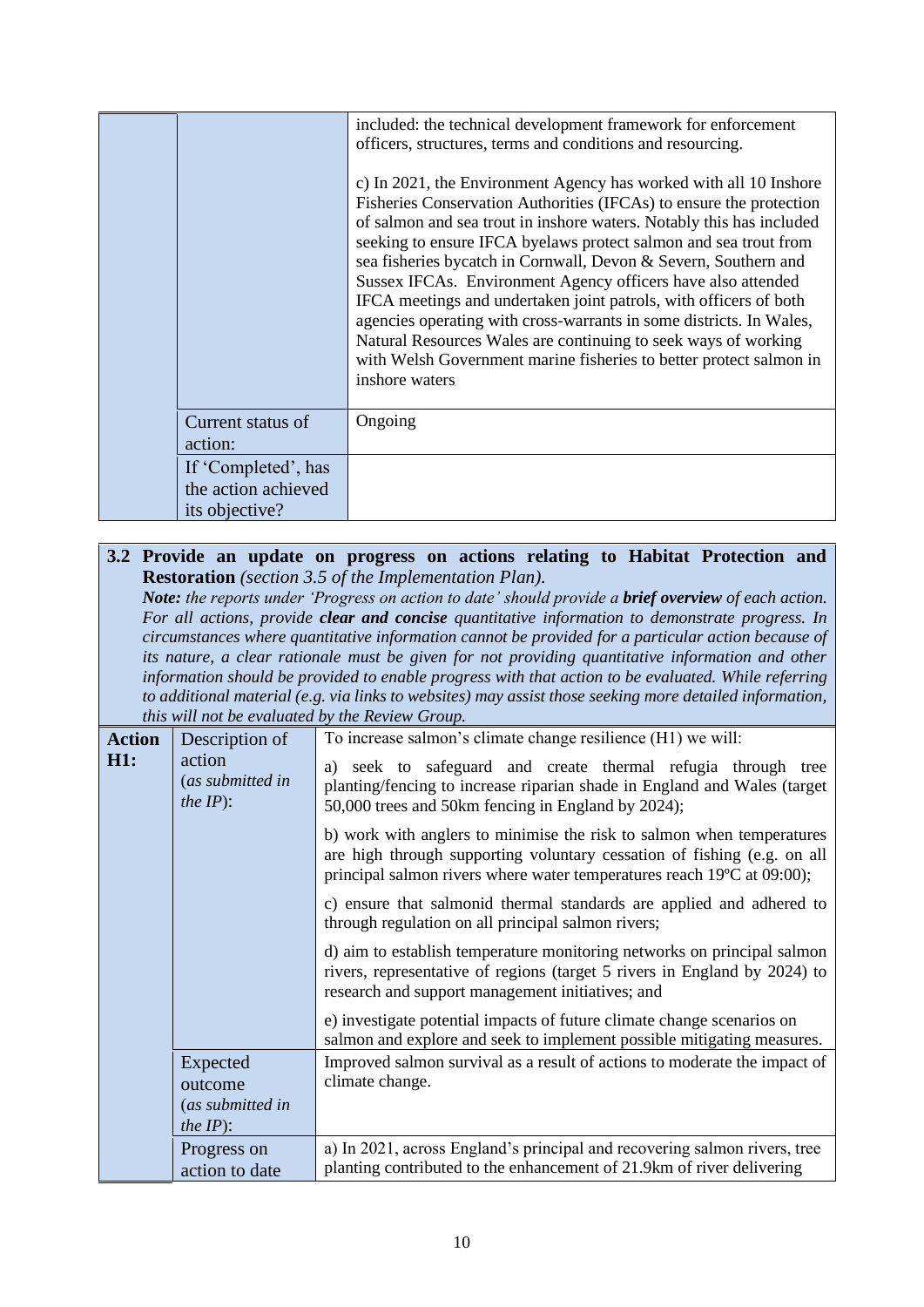*(Provide a brief overview with a quantitative measure, or other justified evaluation, of progress. Other material (e.g. website links) will not be evaluated):* climate change resilience, together with measures to address diffuse pollution and natural flood management (Environment Agency's 'kilometres of river enhanced' database). To build climate change resilience, the Keeping Rivers Cool (KRC) initiative published an England-wide Vegetation Object Model in 2021 and has nearly completed the KRC 2nd generation shade 'rainbow' map, which will be used to influence the Forestry Commission's woodland grant programme with enhanced payments for riparian tree planting on salmonid waters. KRC was show cased at the Glasgow COP26 conference. The Welsh Government aims to see the planting 100,000 hectares of new woodland by 2030 to help Wales meet its carbon emission reduction targets. Woodland development is expected to deliver multiple benefits for the environment, the economy and for wellbeing, and to this end a number of linked initiatives are underway including the Wales' National Forest Programme - launched in March 2020 with £5 million of funding coupled to a further £10 million for the Glastir Woodland creation and restoration scheme. Natural Resources Wales' own Woodland Creation Programme is supporting this and related work across Wales. b) Three voluntary schemes continued in 2021, on the rivers Test, Itchen and Hampshire Avon. In 2021, 17 days fishing were lost on the Hampshire Avon due to high temperatures. c) Further work is required to determine the application of thermal standards in the permitting of discharges. d) A temperature monitoring network continued on the River Tamar in 2021. The Environment Agency has identified the varied sources of river temperature data currently collected*.* In Wales, networks of temperature loggers are in place on a number of principal salmon rivers, including the Wye, Usk, Tywi, Conwy, Clwyd and Dee (via Natural Resources Wales and partner organisations including Welsh Water, Afonydd Cymru and Wye Salmon Association). Options for developing a telemetered network of river temperature sensors are also being considered. e) In 2021, the Environment Agency published a method for river water temperature projections and is piloting this on chalk streams. This is due to complete in April 2022. Natural Resources Wales, with Cardiff University and Welsh Government (Kess II programme), is supporting PhD research into climate effects on salmonids in freshwaters. This aims to utilise longterm data sets - including on temperature, discharge, water quality and juvenile fish abundance - to map and model thermal conditions and salmonid habitat availability across Welsh catchments under future climate scenarios. A key aim is to identify important refuge habitats and guide both protection and potential enhancement actions. Work to date has focussed on the Usk and Wye catchments (i) examining spatial and temporal changes in water quality in the last  $\sim$ 20 years; (ii) exploring factors influencing past changes in water temperature and modelling possible future temperature regimes based on climate change scenarios; (iii) investigating the influence of broadleaf woodland on river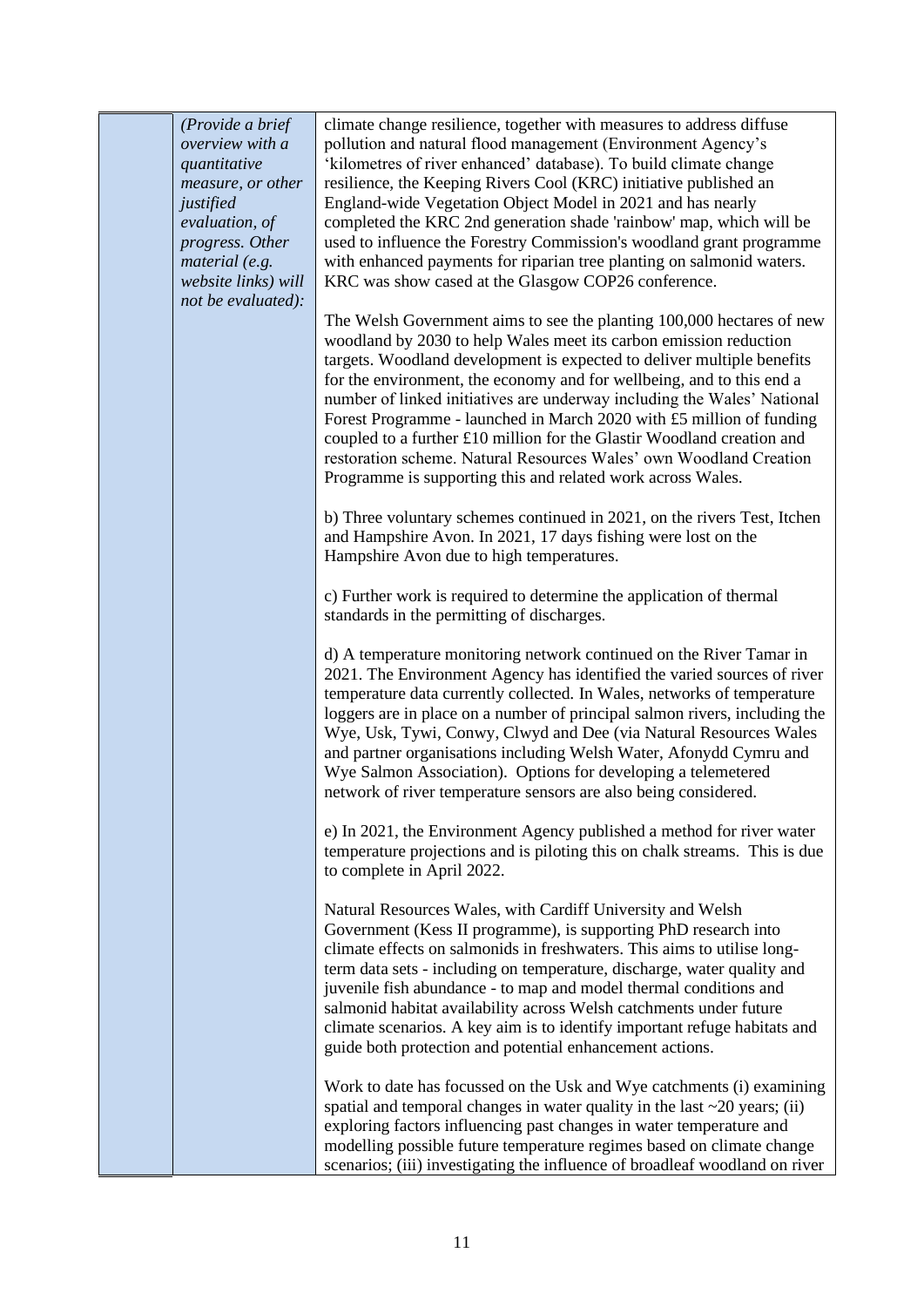|                      |                                                                                                           | temperatures; (iv) mapping thermal extremes to identify locations most<br>at risk from climate warming (v) developing climate and water quality<br>models to explore factors affecting juvenile salmon abundance.                                                                                                                                                                                     |
|----------------------|-----------------------------------------------------------------------------------------------------------|-------------------------------------------------------------------------------------------------------------------------------------------------------------------------------------------------------------------------------------------------------------------------------------------------------------------------------------------------------------------------------------------------------|
|                      | Current status of<br>action:                                                                              | Ongoing                                                                                                                                                                                                                                                                                                                                                                                               |
|                      | If 'Completed',<br>has the action<br>achieved its<br>objective?                                           |                                                                                                                                                                                                                                                                                                                                                                                                       |
| <b>Action</b><br>H2: | Description of<br>action                                                                                  | To improve the survival of salmon in estuaries and inshore waters (H2),<br>we will:                                                                                                                                                                                                                                                                                                                   |
|                      | (as submitted in<br>the $IP$ :                                                                            | a) review and report on the factors affecting salmon at sea and the<br>associated evaluation and prioritisation of potential stressors acting in<br>estuaries and inshore waters;                                                                                                                                                                                                                     |
|                      |                                                                                                           | b) raise the profile of salmon by supporting the International Year of the<br>Salmon (IYS) throughout 2019 (and possibly beyond);                                                                                                                                                                                                                                                                     |
|                      |                                                                                                           | support research initiatives aimed at improving understanding of<br>C)<br>survival<br>(including: SAMARCH (SAlmonid<br>salmon<br>at sea<br>MAnagament Round the CHannel) 2017-2022 and the Likely<br>Suspects initiative) and use recommendations to realise better<br>protection for salmon in estuaries and at sea;                                                                                 |
|                      |                                                                                                           | d) work with England's ten Inshore Fisheries and Conservation<br>Authorities (IFCAs) and Welsh Government to secure better<br>protection for migratory salmonids from netting activities;                                                                                                                                                                                                             |
|                      |                                                                                                           | secure improvements in water quality through the delivery of the<br>e)<br>Water Company National Environment Programmes PR14 (2015-<br>2020) & PR19 (2020-2025) and River Basin Management Plans<br>(2015-2021) & (2021-2027); and                                                                                                                                                                    |
|                      |                                                                                                           | seek to ensure tidal-lagoons and power stations do not adversely<br>f)<br>impact on salmon populations.                                                                                                                                                                                                                                                                                               |
|                      | Expected<br>outcome<br>(as submitted in                                                                   | Improved understanding of the fate of salmon in estuaries and marine<br>waters to inform policy and strengthen management practice in these<br>areas.                                                                                                                                                                                                                                                 |
|                      | <i>the IP</i> $)$ :                                                                                       | Tangible measures implemented to protect salmon in the marine<br>environment, e.g. byelaws introduced to protect salmon from inshore<br>netting activities.                                                                                                                                                                                                                                           |
|                      | Progress on<br>action to date<br>(Provide a brief<br>overview with a<br>quantitative<br>measure, or other | a) The paper: A review of marine stressors impacting Atlantic salmon<br>Salmo salar, with an assessment of major threats to English stocks,<br>Gilson et al. (2021), was submitted for publication to the journal:<br>Reviews in Fish Biology and Fisheries. It has been accepted for<br>publication subject to minor amendments. These have been addressed<br>and the paper returned to the journal. |
|                      | justified<br>evaluation, of<br>progress. Other<br>material (e.g.<br>website links) will                   | b) IYS has now effectively concluded in the North Atlantic, but a<br>concluding symposium for Atlantic and Pacific will take place in<br>Vancouver, Canada in October 2022.                                                                                                                                                                                                                           |
|                      | not be evaluated):                                                                                        | c) In 2021, the SAlmonid MAnagement Round the CHannel project<br>(SAMARCH) was extended to 2023 (2017-2023). Further gillnetting<br>(under licence) of sea trout was undertaken off the Dorset and Cornish                                                                                                                                                                                            |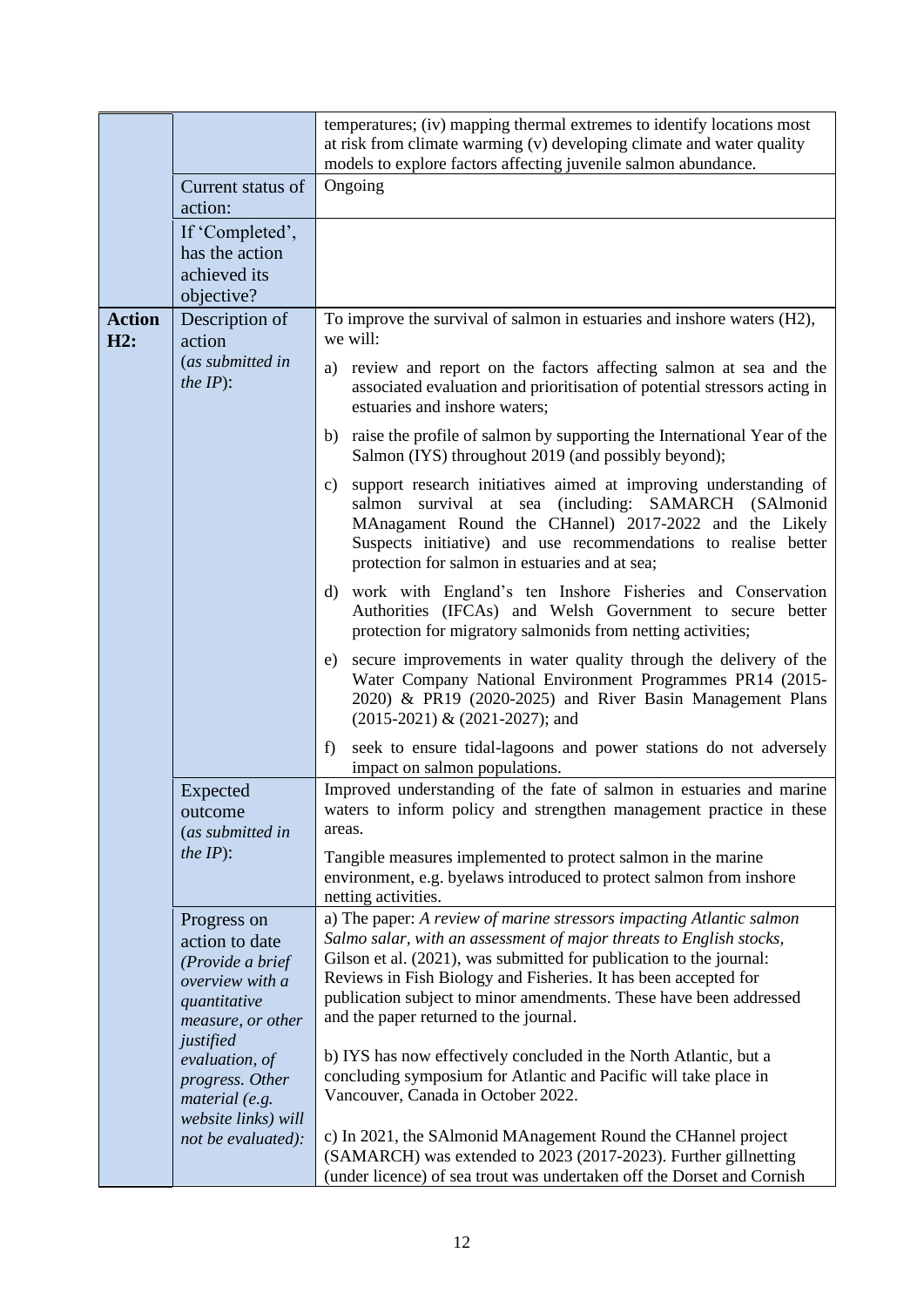|  | and Trout Conservation and the Environment Agency to use the                                                                                      |                  |                  |                                 |                      | coasts and 10,140 salmon parr were tagged by the Game and Wildlife<br>Conservation Trust (GWCT) and Cefas on the River Frome. Scientific<br>outputs so far, include two PhDs and fourteen papers, which include the<br>migration phenology of salmon smolts, the impact of salmon smolt size<br>on marine return rates and the salmon maturation schedule at sea. A<br>Marine Policy Group has been established involving the GWCT, Salmon                                                                                                                                                                                                                                                                                                                                                                                    |  |
|--|---------------------------------------------------------------------------------------------------------------------------------------------------|------------------|------------------|---------------------------------|----------------------|-------------------------------------------------------------------------------------------------------------------------------------------------------------------------------------------------------------------------------------------------------------------------------------------------------------------------------------------------------------------------------------------------------------------------------------------------------------------------------------------------------------------------------------------------------------------------------------------------------------------------------------------------------------------------------------------------------------------------------------------------------------------------------------------------------------------------------|--|
|  | and sea trout in transitional and marine waters.                                                                                                  |                  |                  |                                 |                      | scientific outputs of SAMARCH to strengthen the protection of salmon                                                                                                                                                                                                                                                                                                                                                                                                                                                                                                                                                                                                                                                                                                                                                          |  |
|  | evidence work in this area.                                                                                                                       |                  |                  |                                 |                      | Natural Resources Wales published two evidence reports in 2021, one<br>assessing methods to collect data on the spatial and temporal distribution<br>of diadromous fish in Welsh waters and the second proposing the design<br>of a telemetry array covering Marine Energy resource areas in Wales.<br>The reports will be used to inform and prioritise future funding and                                                                                                                                                                                                                                                                                                                                                                                                                                                   |  |
|  | d) In 2021, in England, the Environment Agency has continued to<br>Cornwall IFCA byelaws with the emerging information from<br>on 1st March 2022. |                  |                  |                                 |                      | emphasise the need to strengthen protective measures to reduce the risk<br>of by-catch through the review of Southern IFCA, Sussex IFCA and<br>SAMARCH being particularly helpful to highlight the vulnerability of<br>salmonids to nearshore gillnetting. New net (and rod) fishery byelaws<br>were introduced on all principal salmon (and sea trout) rivers in Wales in<br>2020. These byelaws will be in place for 10 years with a 5-year mid-term<br>review. All Net Limitation Orders (NLOs) in Wales were renewed in<br>2017 and should be in place for another 10 years. New rod byelaws for<br>100% mandatory catch-and-release and method restrictions to promote<br>survival of released fish were promoted by Natural Resources Wales for<br>the Severn, Wye and Usk in 2021. These byelaws were came in to force |  |
|  | WFD class status were:                                                                                                                            |                  |                  |                                 |                      | e) In England, the most recent published WFD status information for<br>transitional and coastal (TraC) waters is for 2019. The results for overall                                                                                                                                                                                                                                                                                                                                                                                                                                                                                                                                                                                                                                                                            |  |
|  | Transitional<br>Coastal                                                                                                                           | High<br>0%<br>0% | Good<br>0%<br>0% | Moderate Poor<br>91.3%<br>98.4% | 3.8% 4.8%<br>1.6% 0% | Bad                                                                                                                                                                                                                                                                                                                                                                                                                                                                                                                                                                                                                                                                                                                                                                                                                           |  |
|  | none in 2018. These assessments will be used to help deliver<br>Planning cycle.                                                                   |                  |                  |                                 |                      | WFD cycle 3 classifications were undertaken in Wales in 2021. Overall,<br>the classification for transitional waters in 2021 was the same as the<br>previous (interim) classification in 2018, with only one of 32 water<br>bodies classified as Poor, the remainder being Good (4) or Moderate<br>(27). The overall classification for the 23 coastal water bodies in Wales<br>in 2021 was also similar to 2018 with the same number of water bodies<br>classified as Moderate (14) and High (1) but one fewer classified as<br>Good (7). One coastal water body was classified as Poor in 2021 but<br>environmental improvements though the River Basin Management                                                                                                                                                          |  |
|  | power station inquiry. Natural Resources Wales are engaged in                                                                                     |                  |                  |                                 |                      | f) In 2021, to secure protection measures for migratory salmonids the<br>Environment Agency provided evidence to the Hinkley Point C nuclear                                                                                                                                                                                                                                                                                                                                                                                                                                                                                                                                                                                                                                                                                  |  |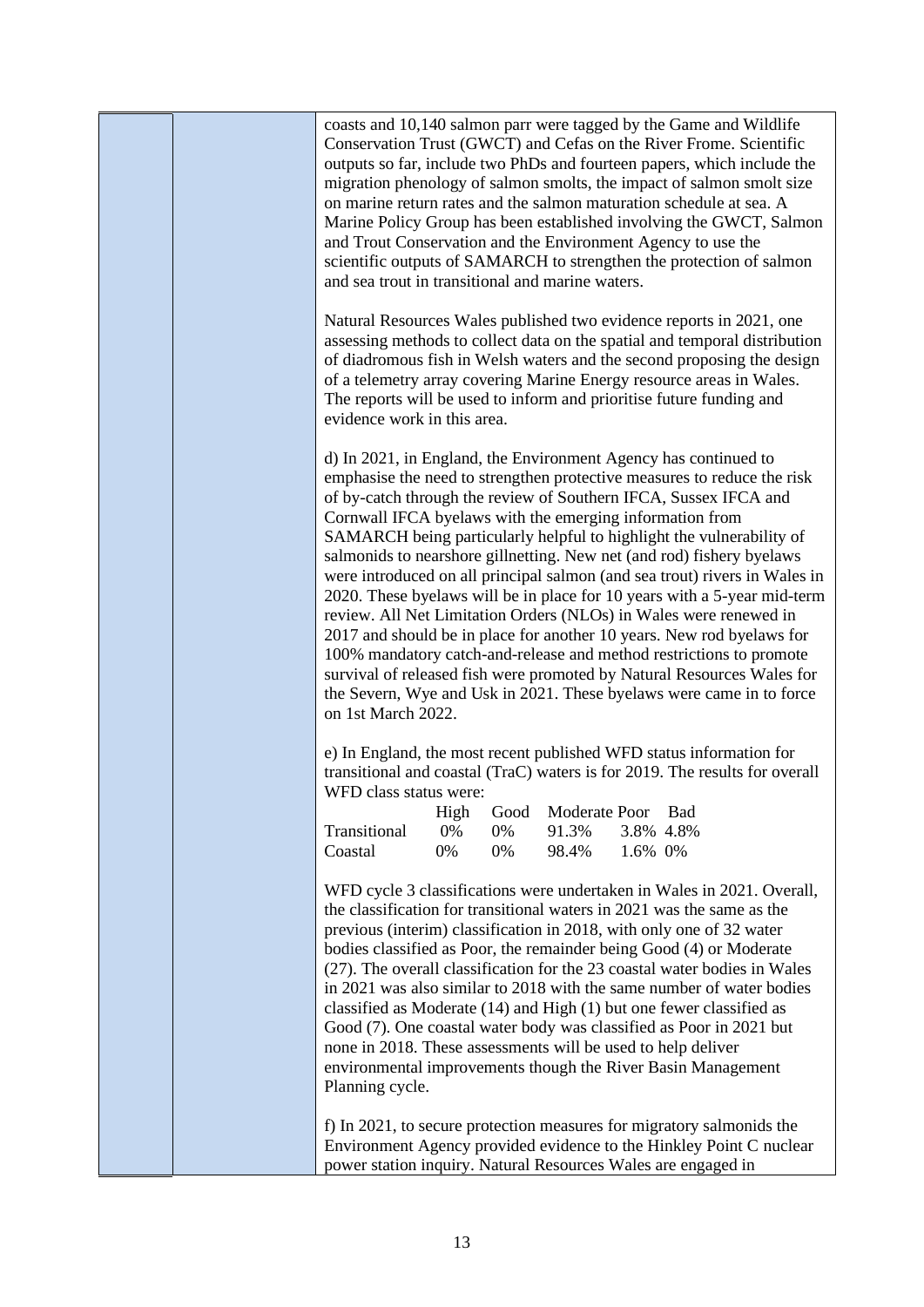|                      |                                                                                                                                                                                                                            | discussions with a several developers re. environmental impact<br>assessments - including impacts to diadromous fish. These relate to a<br>number of planned projects in Wales, including: the Morlais Tidal<br>Demonstration Zone off Anglesey; a tidal lagoon proposal in the Dee<br>Estuary; and the Mersey Tidal Power development.                                                                                                                                                                                                                                                                                                                                                                                                                                                                                                                                                                                                                                                                                                                                                                                                                                                                                                                                                                                                                                                                                       |
|----------------------|----------------------------------------------------------------------------------------------------------------------------------------------------------------------------------------------------------------------------|-------------------------------------------------------------------------------------------------------------------------------------------------------------------------------------------------------------------------------------------------------------------------------------------------------------------------------------------------------------------------------------------------------------------------------------------------------------------------------------------------------------------------------------------------------------------------------------------------------------------------------------------------------------------------------------------------------------------------------------------------------------------------------------------------------------------------------------------------------------------------------------------------------------------------------------------------------------------------------------------------------------------------------------------------------------------------------------------------------------------------------------------------------------------------------------------------------------------------------------------------------------------------------------------------------------------------------------------------------------------------------------------------------------------------------|
|                      | Current status of<br>action:                                                                                                                                                                                               | Ongoing                                                                                                                                                                                                                                                                                                                                                                                                                                                                                                                                                                                                                                                                                                                                                                                                                                                                                                                                                                                                                                                                                                                                                                                                                                                                                                                                                                                                                       |
|                      | If 'Completed',<br>has the action<br>achieved its<br>objective?                                                                                                                                                            |                                                                                                                                                                                                                                                                                                                                                                                                                                                                                                                                                                                                                                                                                                                                                                                                                                                                                                                                                                                                                                                                                                                                                                                                                                                                                                                                                                                                                               |
| <b>Action</b><br>H3: | Description of<br>action<br>(as submitted in<br>the $IP$ :                                                                                                                                                                 | To improve fish passage and salmon habitat (H3) through implementing<br>River Basin Management Plans, working with key partner organisations<br>such as the Rivers Trust across England and Wales, we will aim to:                                                                                                                                                                                                                                                                                                                                                                                                                                                                                                                                                                                                                                                                                                                                                                                                                                                                                                                                                                                                                                                                                                                                                                                                            |
|                      |                                                                                                                                                                                                                            | identify and prioritise barriers to migration and implement measures<br>a)<br>to improve fish passage (e.g. passage schemes completed on at least<br>25 sites in England by 2024 and 35 in Wales in 2020/21);<br>identify and restore degraded salmon habitat (e.g. minimum 50)<br>b)<br>kilometres in England and a target of 100 kilometres in Wales by<br>2024);                                                                                                                                                                                                                                                                                                                                                                                                                                                                                                                                                                                                                                                                                                                                                                                                                                                                                                                                                                                                                                                           |
|                      |                                                                                                                                                                                                                            | deliver new fish passage regulations; and<br>C)                                                                                                                                                                                                                                                                                                                                                                                                                                                                                                                                                                                                                                                                                                                                                                                                                                                                                                                                                                                                                                                                                                                                                                                                                                                                                                                                                                               |
|                      |                                                                                                                                                                                                                            | seek to ensure in-river hydropower and tidal power schemes meet<br>d)<br>defined standards and do not cause deterioration in salmon<br>populations.                                                                                                                                                                                                                                                                                                                                                                                                                                                                                                                                                                                                                                                                                                                                                                                                                                                                                                                                                                                                                                                                                                                                                                                                                                                                           |
|                      | Expected<br>outcome<br>(as submitted in<br><i>the IP</i> $)$ :                                                                                                                                                             | Improved fish passage allowing greater access to spawning areas and<br>improved smolt survival combined with enhanced habitat improving<br>spawning success and juvenile survival.                                                                                                                                                                                                                                                                                                                                                                                                                                                                                                                                                                                                                                                                                                                                                                                                                                                                                                                                                                                                                                                                                                                                                                                                                                            |
|                      | Progress on<br>action to date<br>(Provide a brief<br>overview with a<br>quantitative<br>measure, or other<br>justified<br>evaluation, of<br>progress. Other<br>material (e.g.<br>website links) will<br>not be evaluated): | a) In 2021, fish passage was improved on 19 weirs/barriers across<br>England's principal and recovering salmon rivers, improving access for<br>salmon on rivers including the Severn, Ribble, Camel, Tyne and Test<br>(data from the Environment Agency's 'kilometres of river enhanced'<br>database and fish passage panel). Natural Resources Wales (NRW)<br>secured capital funding from Welsh Government for a package of<br>fisheries habitat works across Wales in 2020/21. This has been allocated<br>to an internal NRW project 'Salmon4Tommorrow2' (£1.3 million) as<br>well externally delivered habitat restoration and river habitat works<br>undertaken by Rivers Trusts across Wales and co-ordinated by Afonydd<br>Cymru $(£1.0$ million). Fish passage outcomes from the former include 9<br>fish passage schemes developed to feasibility/design/approval or<br>construction stages – together providing migration access to over 130 km<br>of river. From the latter, 29 fish migration projects have delivered<br>improved access to 336 km of river. In addition to the above, the LIFE<br>Dee River project has completed barrier removal/easement schemes at 4<br>sites on the River Dee in 2021 improving accesss for up and downstream<br>migrants to $\sim$ 50 km of river.<br>New fisheries capital funding of $\sim$ £2.5 million has recently been<br>confirmed for Wales for $2021/22 - 2024/25$ |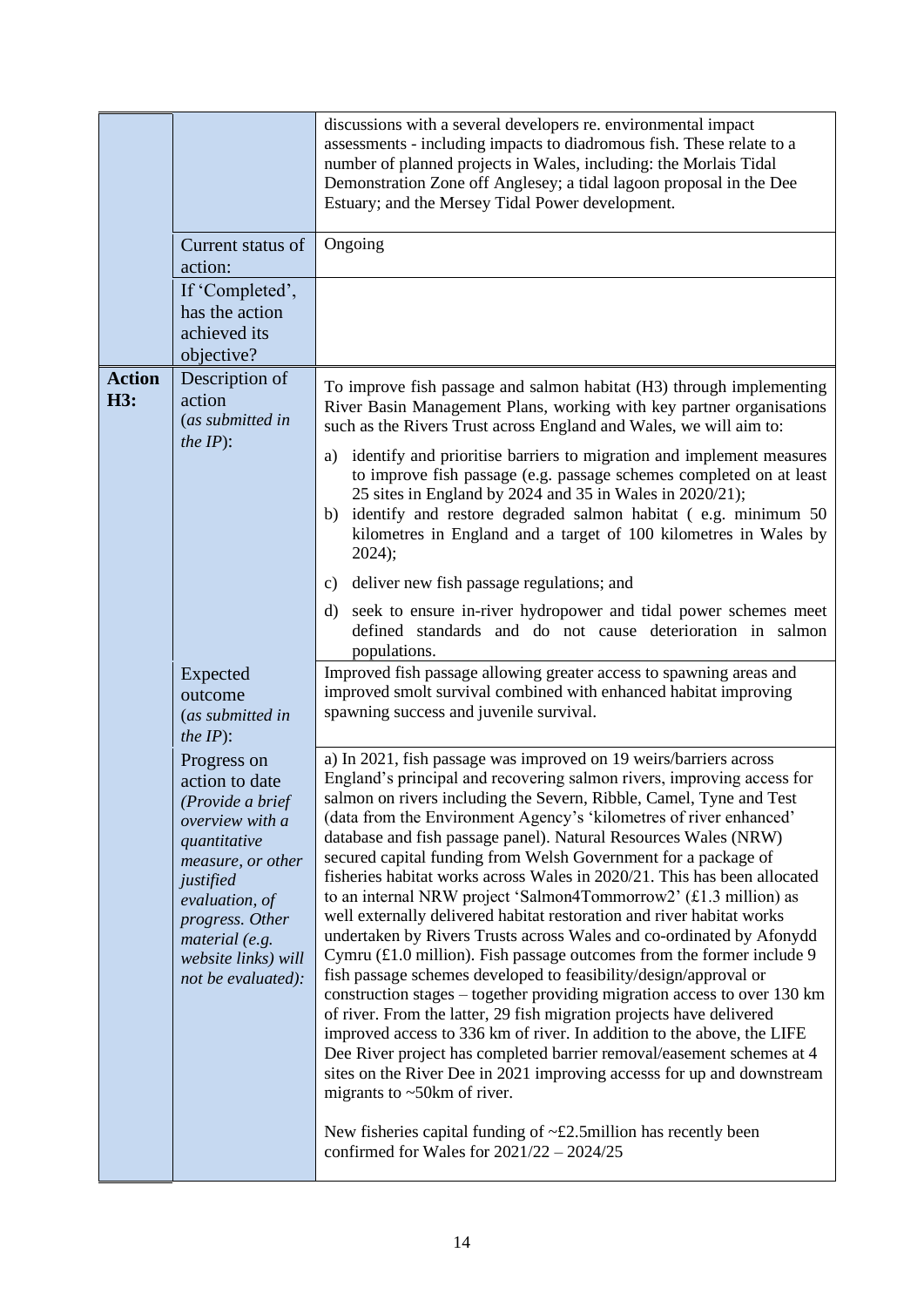





*Diglis Weir fish pass on the River Severn*

b) In 2021, 203km of habitat was enhanced across England's 42 principal salmon rivers (data from the Environment Agency's 'kilometres of river enhanced' database and fish passage group).

In Wales habitat restoration and river habitat works undertaken by Rivers Trusts across Wales and co-ordinated by Afonydd Cymru (see H3 a) have delivered 72 habitat restoration projects targeting 100km of river. In addition, 17 fish habitat restoration plans have been produced to inform future schemes. The LIFE Dee River project also delivered ~11km of riverside fencing in 2021, as well as carrying out gravel and boulder introductions to improve in-stream habitats, and undertaking other remedial bankside works.

2021 also saw the launch of the 'Four Rivers for LIFE' project. This  $\sim$ £14 million project supported by the EU LIFE programme and match-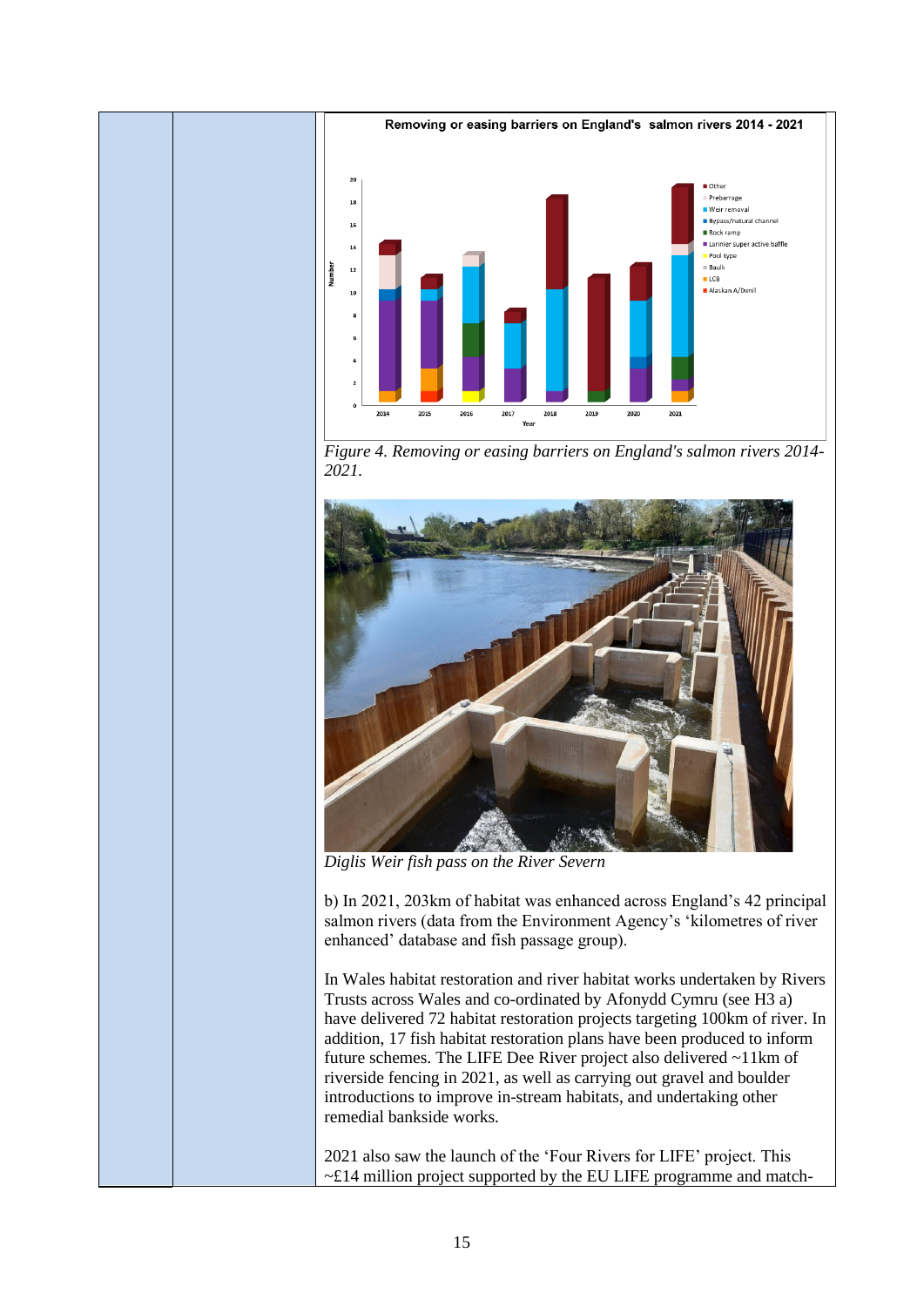|                      |                                                                 | funded by Welsh Government aims to bring 500 km of the rivers Teifi,<br>Cleddau, Tywi and Usk into good condition, delivering improvements to<br>river habitats and the wider catchment environment and benefitting a<br>range of ecological features including salmon and other migratory fish<br>species.<br>c) The government remains committed to delivering fish passage<br>legislation, subject to parliamentary capacity in the House.<br>d) On England's 42 principal salmon rivers, up until the end of 2021, 123<br>hydropower permits have been issued. On the River Wear at Freemans<br>Reach hydropower scheme in Durham, working with the local authority,<br>to reduce the attractiveness of the outflow to salmon and encourage use<br>of the adjacent fish pass, flows through the turbine are seasonally<br>reduced and rubber matting screens have been installed. Video<br>surveillance is used to monitor the situation. In Wales, NRW applies its<br>hydropower guidance when licensing HEP schemes - ensuring residual<br>flows are protective of salmon habitat and flow requirements, and new<br>impoundments are sited and designed to protect upstream and<br>downstream passage. There has been limited further development of new<br>hydro schemes in Wales following changes in financial support for<br>renewable energy schemes. |
|----------------------|-----------------------------------------------------------------|------------------------------------------------------------------------------------------------------------------------------------------------------------------------------------------------------------------------------------------------------------------------------------------------------------------------------------------------------------------------------------------------------------------------------------------------------------------------------------------------------------------------------------------------------------------------------------------------------------------------------------------------------------------------------------------------------------------------------------------------------------------------------------------------------------------------------------------------------------------------------------------------------------------------------------------------------------------------------------------------------------------------------------------------------------------------------------------------------------------------------------------------------------------------------------------------------------------------------------------------------------------------------------------------------------------------------------------------------------------|
|                      | Current status of<br>action:                                    | Ongoing                                                                                                                                                                                                                                                                                                                                                                                                                                                                                                                                                                                                                                                                                                                                                                                                                                                                                                                                                                                                                                                                                                                                                                                                                                                                                                                                                          |
|                      | If 'Completed',<br>has the action<br>achieved its<br>objective? |                                                                                                                                                                                                                                                                                                                                                                                                                                                                                                                                                                                                                                                                                                                                                                                                                                                                                                                                                                                                                                                                                                                                                                                                                                                                                                                                                                  |
| <b>Action</b><br>H4: | Description of<br>action                                        | To ensure sufficient flow for salmon through delivering measures to<br>realise sustainable abstraction (H4), we will:                                                                                                                                                                                                                                                                                                                                                                                                                                                                                                                                                                                                                                                                                                                                                                                                                                                                                                                                                                                                                                                                                                                                                                                                                                            |
|                      | (as submitted in<br>$the IP$ :                                  | continue the Restoring Sustainable Abstraction (RSA) Programme; to<br>a)<br>vary abstraction licences to meet requirements of environmental<br>legislation (e.g. (WFD & HD), which includes 13 licences on salmon<br>rivers in England investigated by March 2020);                                                                                                                                                                                                                                                                                                                                                                                                                                                                                                                                                                                                                                                                                                                                                                                                                                                                                                                                                                                                                                                                                              |
|                      |                                                                 | b) review time-limited licences due for renewal on salmon rivers,<br>adjusting them as necessary to make sure they do not allow<br>environmental damage now or in the future;                                                                                                                                                                                                                                                                                                                                                                                                                                                                                                                                                                                                                                                                                                                                                                                                                                                                                                                                                                                                                                                                                                                                                                                    |
|                      |                                                                 | c) ensure all permanent abstraction licences shown to be seriously<br>damaging to salmon are reduced and meet environmental standards;                                                                                                                                                                                                                                                                                                                                                                                                                                                                                                                                                                                                                                                                                                                                                                                                                                                                                                                                                                                                                                                                                                                                                                                                                           |
|                      |                                                                 | d) revoke 116 unused licences that are no longer needed, and work with<br>abstractors to reduce 12 under-used licences on salmon rivers in<br>England by 2019. This will prevent increased abstraction from these<br>licences creating new environmental pressures;                                                                                                                                                                                                                                                                                                                                                                                                                                                                                                                                                                                                                                                                                                                                                                                                                                                                                                                                                                                                                                                                                              |
|                      |                                                                 | e) regulate all significant abstractions that have been exempt historically<br>to protect the water environment;                                                                                                                                                                                                                                                                                                                                                                                                                                                                                                                                                                                                                                                                                                                                                                                                                                                                                                                                                                                                                                                                                                                                                                                                                                                 |
|                      |                                                                 | secure sufficient flows for salmon through delivering >100 Water<br>f<br>Industry National Environmental Programme water resource<br>investigations during PR14 & PR19;                                                                                                                                                                                                                                                                                                                                                                                                                                                                                                                                                                                                                                                                                                                                                                                                                                                                                                                                                                                                                                                                                                                                                                                          |
|                      |                                                                 | work with abstractors and catchment groups to develop local solutions<br>g)<br>to existing abstraction problems, as set out in the Water Abstraction                                                                                                                                                                                                                                                                                                                                                                                                                                                                                                                                                                                                                                                                                                                                                                                                                                                                                                                                                                                                                                                                                                                                                                                                             |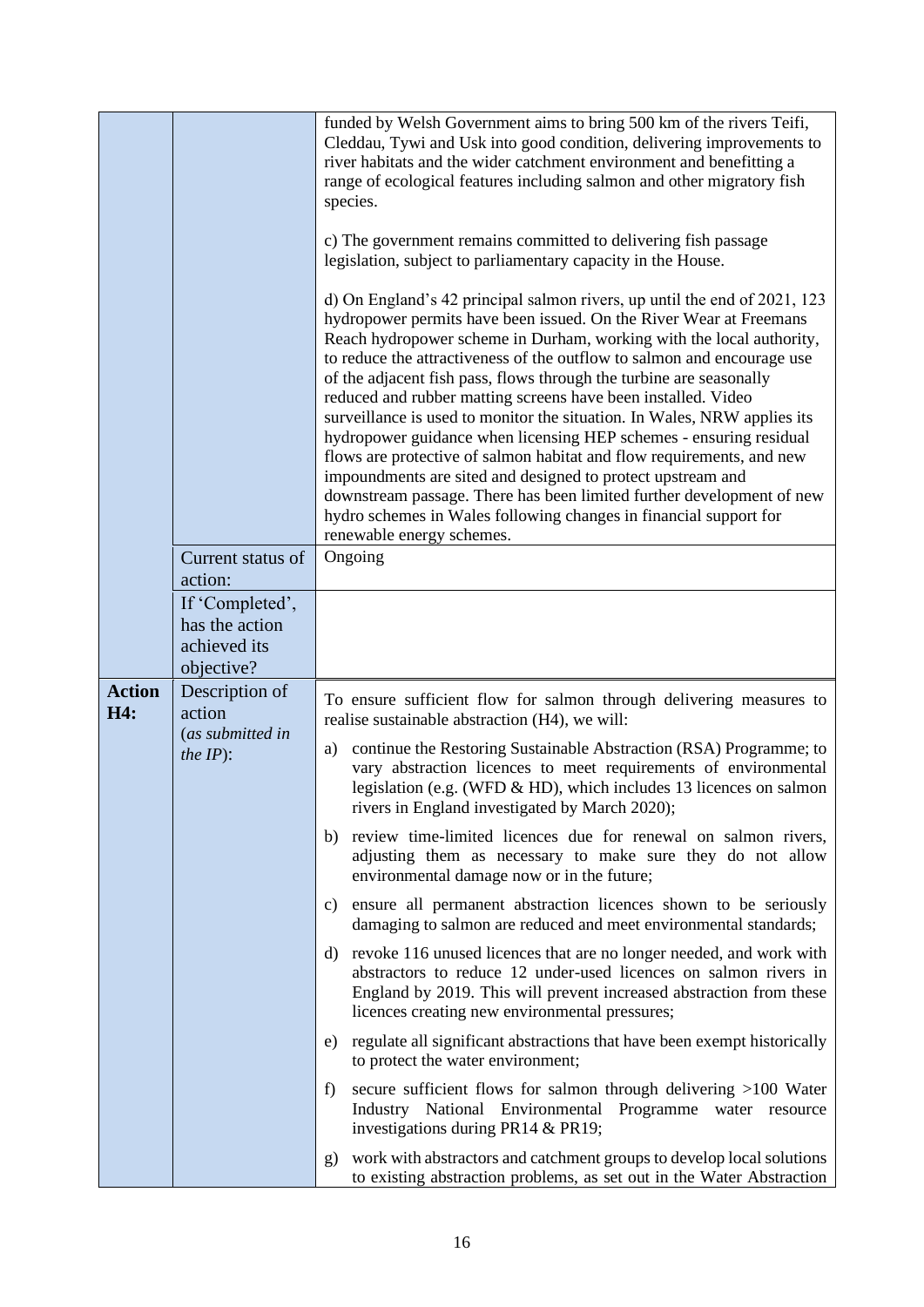|                                                                                                                                          | Plan 2017 (England). To support this, we will also work with<br>stakeholders to improve available tools through the Future Local<br>Management of Flows initiative 2019-2024; and                                                                                                                                                                                                                                                                                                                                                                                                                                                                                                                                                                                                                                                |
|------------------------------------------------------------------------------------------------------------------------------------------|----------------------------------------------------------------------------------------------------------------------------------------------------------------------------------------------------------------------------------------------------------------------------------------------------------------------------------------------------------------------------------------------------------------------------------------------------------------------------------------------------------------------------------------------------------------------------------------------------------------------------------------------------------------------------------------------------------------------------------------------------------------------------------------------------------------------------------|
|                                                                                                                                          | h) ensure hydro and tidal power schemes do not cause deterioration in<br>flows or an increase in migration barriers to the detriment of salmon<br>populations. Where possible ensure flows and artificial spates<br>controlled from impounding reservoirs are managed to optimise<br>salmon production/migration.                                                                                                                                                                                                                                                                                                                                                                                                                                                                                                                |
| Expected<br>outcome                                                                                                                      | Improved flows to sustain the various life stages of salmon in freshwater<br>(and the wider ecology of rivers) resulting in improved survival of salmon.                                                                                                                                                                                                                                                                                                                                                                                                                                                                                                                                                                                                                                                                         |
| (as submitted in<br>the $IP$ :                                                                                                           | More sustainable abstraction with more water bodies meeting<br>environmental objectives.                                                                                                                                                                                                                                                                                                                                                                                                                                                                                                                                                                                                                                                                                                                                         |
|                                                                                                                                          | Under Defra's 25-year Environment Plan and set out in the Water<br>Abstraction Plan (https://www.gov.uk/government/publications/water-<br>abstraction-plan-2017/water-abstraction-plan), it is proposed to reduce<br>the damaging abstraction of water from rivers and groundwater, ensuring<br>that by 2021 the proportion of water bodies with enough water to support<br>environmental standards increases from 82% to 90% for surface water<br>bodies and from 72% to 77% for groundwater bodies. In order to meet<br>these goals, the Environment Agency will implement the actions<br>described above.                                                                                                                                                                                                                     |
| Progress on<br>action to date<br>(Provide a brief<br>overview with a<br>quantitative<br>measure, or other<br>justified<br>evaluation, of | a) In England, no abstraction licences on principal salmon rivers were<br>reviewed under the RSA programme in 2021. In Wales, NRW are<br>progressing discussions with holders of abstraction and impoundment<br>licences within the RSA programme. For example, work on abstraction<br>control (alongside other measures) is continuing in partnership with<br>major industrial water users in the lower reaches of the Afan in order to<br>facilitate salmon passage at significant barriers and improve river and<br>estuarine flow conditions for migration.                                                                                                                                                                                                                                                                  |
| progress. Other<br>material (e.g.<br>website links) will<br>not be evaluated):                                                           | b) No time-limited licences on England's principal salmon rivers were<br>reviewed in 2021. In Wales, NRW continues to review all time-limited<br>licences in accordance with the review schedule.                                                                                                                                                                                                                                                                                                                                                                                                                                                                                                                                                                                                                                |
|                                                                                                                                          | c) In England, no licence, that has been shown to be seriously damaging<br>to salmon, was modified in 2021. There are no licences in this category<br>in Wales.                                                                                                                                                                                                                                                                                                                                                                                                                                                                                                                                                                                                                                                                  |
|                                                                                                                                          | d) In England, two unused licences that are no longer needed have been<br>revoked under phase three of this programme in 2021. This action is not<br>applicable to Wales.                                                                                                                                                                                                                                                                                                                                                                                                                                                                                                                                                                                                                                                        |
|                                                                                                                                          | e) In England, 1,632 applications for significant abstractions to be<br>brought into regulation have been received, which will be determined<br>between 2020 and 2022. The programme is approximately 50% complete<br>and is due to be completed by $31st$ December 2022. In Wales, the<br>application window for previously exempt abstractors to apply closed on<br>the 31 <sup>st</sup> December 2019. NRW is progressing the 117 transitional<br>applications received to meet the statutory 31 <sup>st</sup> December 2022<br>determination deadline. A number of applications fall within rivers<br>designated as Special Areas of Conservation for salmon, amongst other<br>species. This is a key part of wider work to manage water resources more<br>effectively and to create a cleaner, healthier water environment. |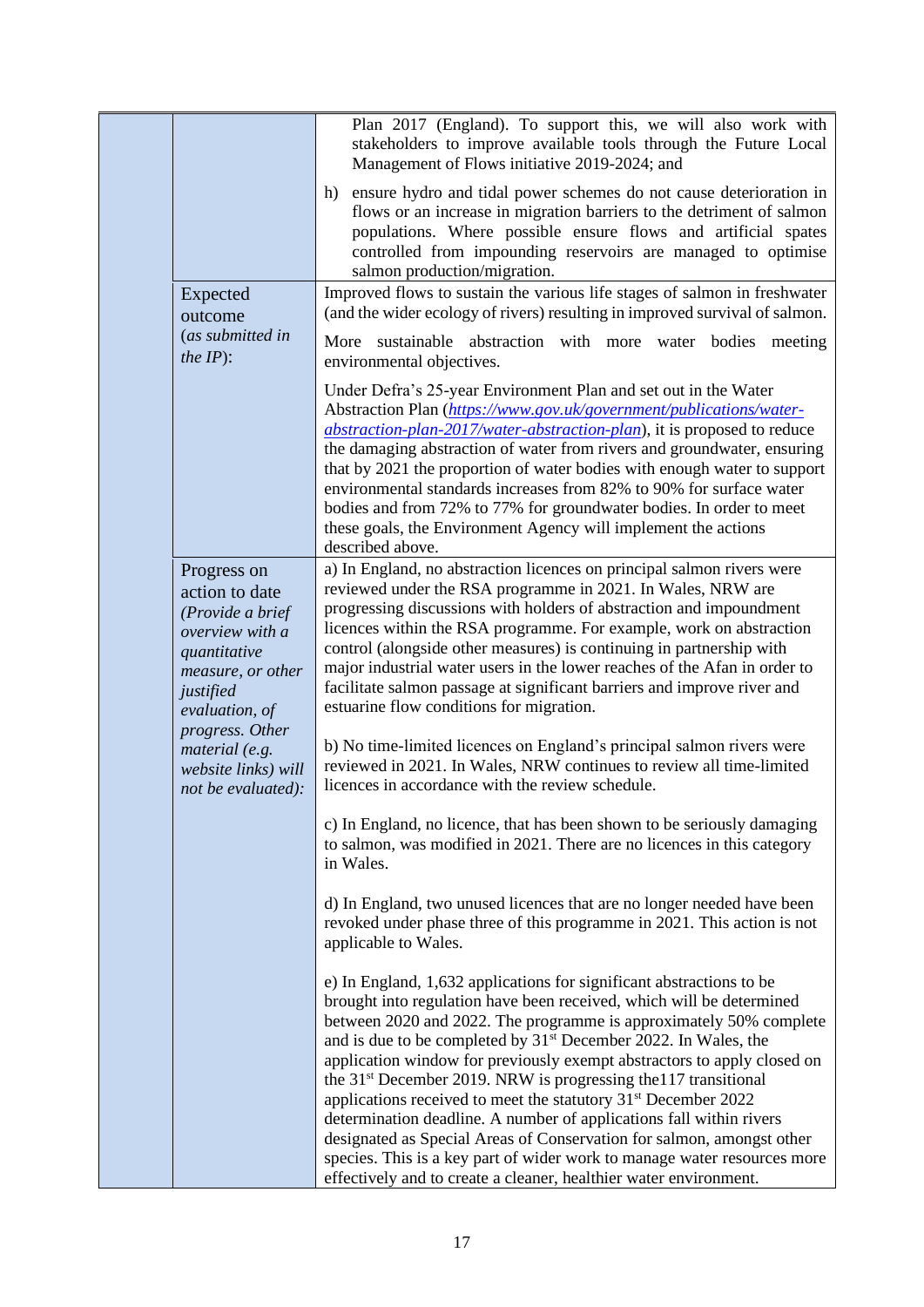|                            | f) In 2021, Water Companies, as part of the Water Industry National<br>Environment Programme (WINEP), completed 53 schemes that will<br>bring benefits to salmon. Thirty-seven of these were on our Principal<br>Salmon Rivers and 16 on recovering salmon rivers. The schemes include<br>improvements to salmon passage and screening, habitat quality, and<br>investigating and resolving impacts of water quality and flow. In 2022,<br>there are 151 investigation and improvement schemes scheduled on<br>Principal Salmon Rivers (85) and recovering salmon rivers (66). Drivers<br>for salmon are included in PR24 (2024-2029) including fish passage,<br>screening and environmental improvements. In Wales, NRW is<br>progressing discussions with water companies on water resources<br>schemes within the National Environment Programme. Nine sites have<br>been identified for either improvement to flow or sediment management<br>to meet Water Framework Directive requirements for Heavily Modified<br>Water Bodies by 2025.                                                                                                                                                                                                                                                                                                                                                                                                                                                                                                                                |
|----------------------------|------------------------------------------------------------------------------------------------------------------------------------------------------------------------------------------------------------------------------------------------------------------------------------------------------------------------------------------------------------------------------------------------------------------------------------------------------------------------------------------------------------------------------------------------------------------------------------------------------------------------------------------------------------------------------------------------------------------------------------------------------------------------------------------------------------------------------------------------------------------------------------------------------------------------------------------------------------------------------------------------------------------------------------------------------------------------------------------------------------------------------------------------------------------------------------------------------------------------------------------------------------------------------------------------------------------------------------------------------------------------------------------------------------------------------------------------------------------------------------------------------------------------------------------------------------------------------|
|                            | g) In England, in 2021, the Environment Agency has continued to<br>develop its hydroecology toolkit to address several gaps in the first<br>version. This will help the toolkit to be applied to fish monitoring<br>datasets. In a separate project, datasets of surface flow and groundwater<br>models will be used to understand the impacts of groundwater<br>abstraction on fish and other ecological elements. This action is not<br>applicable to Wales.                                                                                                                                                                                                                                                                                                                                                                                                                                                                                                                                                                                                                                                                                                                                                                                                                                                                                                                                                                                                                                                                                                               |
|                            | h) In England, the Environment Agency has a model in place that<br>triggers Kielder releases. It is based on freshwater flow and water<br>temperature in the River Tyne and predicts whether there will be an<br>oxygen deficit in the Tyne estuary. This is used to prompt the request for<br>a release - via the Environment Agency's Hydrology team. Due to fairly<br>regular natural spates in the summer of 2021, in the Tyne catchment,<br>there was no need to request extra releases. In Devon, in 2021, one<br>spring 'fish bank' reservoir release was made for smolt migration and a<br>further release in December was made to aid upstream migration of adult<br>salmon from the Wimbleball dam, which supplies the Haddeo, a tributary<br>of the Exe, and one 'fish bank' spring reservoir release was made from<br>the Avon dam on the (Devon) Avon. Both were due to extended periods<br>of low flows. In Wales, Natural Resources Wales applies its hydropower<br>guidance when licensing HEP schemes (see H3 d). Work to improve<br>understanding of the effects of reservoir operation and flow regulation on<br>salmon migration in the rivers Dee, Wye, Usk and Severn is ongoing.<br>For example, on the River Dee, a multi-year investigation involving<br>tracking and other techniques is being undertaken to examine any<br>adverse impacts of the Bala sluices on the migratory behaviour of salmon<br>smolts and adults at this site. These investigations will inform potential<br>future modifications to this structure and/or its operation. |
| Current status of          | Ongoing                                                                                                                                                                                                                                                                                                                                                                                                                                                                                                                                                                                                                                                                                                                                                                                                                                                                                                                                                                                                                                                                                                                                                                                                                                                                                                                                                                                                                                                                                                                                                                      |
| action:<br>If 'Completed', |                                                                                                                                                                                                                                                                                                                                                                                                                                                                                                                                                                                                                                                                                                                                                                                                                                                                                                                                                                                                                                                                                                                                                                                                                                                                                                                                                                                                                                                                                                                                                                              |
| has the action             |                                                                                                                                                                                                                                                                                                                                                                                                                                                                                                                                                                                                                                                                                                                                                                                                                                                                                                                                                                                                                                                                                                                                                                                                                                                                                                                                                                                                                                                                                                                                                                              |
| achieved its               |                                                                                                                                                                                                                                                                                                                                                                                                                                                                                                                                                                                                                                                                                                                                                                                                                                                                                                                                                                                                                                                                                                                                                                                                                                                                                                                                                                                                                                                                                                                                                                              |
| objective?                 |                                                                                                                                                                                                                                                                                                                                                                                                                                                                                                                                                                                                                                                                                                                                                                                                                                                                                                                                                                                                                                                                                                                                                                                                                                                                                                                                                                                                                                                                                                                                                                              |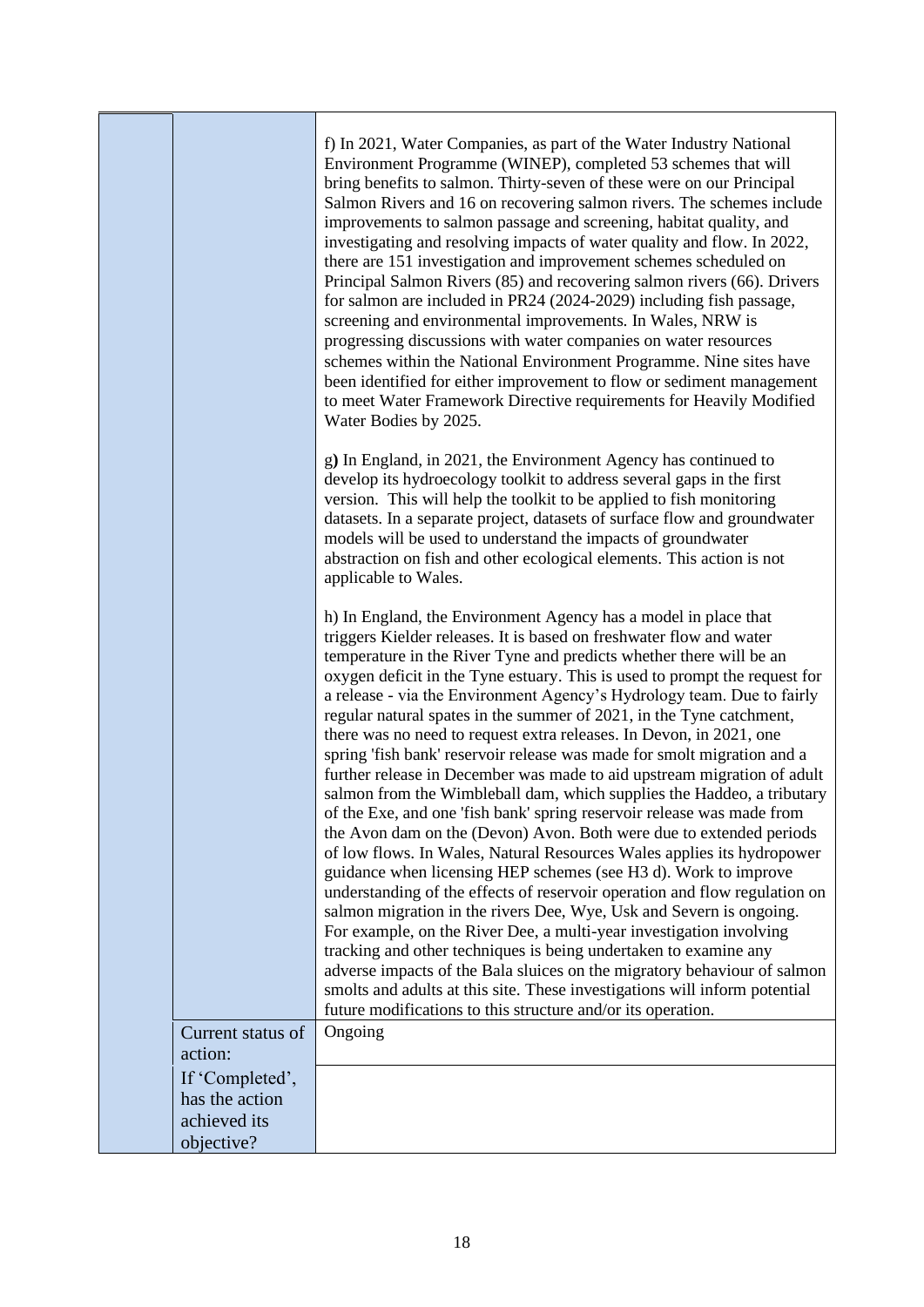| <b>Action</b><br>H <sub>5</sub> :<br>action<br>(as submitted in<br>the $IP$ :<br>Expected<br>outcome<br>(as submitted in<br><i>the IP</i> $)$ :<br>Progress on<br>action to date<br>(Provide a brief<br>overview with a<br>quantitative<br>measure, or other<br>justified<br>evaluation, of<br>progress. Other<br>material (e.g.<br>website links) will<br>not be evaluated): | Description of | To maximise the production of healthy smolts by improving water quality<br>$(H5)$ , we will:<br>influence River Basin Management Plans to deliver the necessary<br>a)<br>water quality improvements to protect and enhance salmon<br>populations (England baseline principal salmon water body status<br>(2016): 25% Good/High, 54% Moderate, 19% Poor, 2% Bad; Wales<br>overall minimum target 42% water bodies Good or better status by<br>$2021$ ;<br>deliver >100 Water Industry National Environment Programme water<br>b)<br>quality investigations on salmon rivers during PR14 (2015-2020) and<br>PR19 (2020-2025);<br>c) improve conditions for salmon through targeted agri-environment<br>schemes e.g. Catchment Sensitive Farming, Environmental<br>Stewardship, Countryside Stewardship and regulatory approaches<br>such as Farming Rules for Water (or the equivalent initiatives in Wales<br>e.g. Glastir schemes, Farm Business and Sustainable Production<br>grants and New Water regulations $\sim$ 2020); and                                                                                                                                                                                                         |
|-------------------------------------------------------------------------------------------------------------------------------------------------------------------------------------------------------------------------------------------------------------------------------------------------------------------------------------------------------------------------------|----------------|-------------------------------------------------------------------------------------------------------------------------------------------------------------------------------------------------------------------------------------------------------------------------------------------------------------------------------------------------------------------------------------------------------------------------------------------------------------------------------------------------------------------------------------------------------------------------------------------------------------------------------------------------------------------------------------------------------------------------------------------------------------------------------------------------------------------------------------------------------------------------------------------------------------------------------------------------------------------------------------------------------------------------------------------------------------------------------------------------------------------------------------------------------------------------------------------------------------------------------------------|
|                                                                                                                                                                                                                                                                                                                                                                               |                | d) seek to reduce 'serious environmental incidents' (e.g. from 419 in<br>2017 in (England). Includes delivery through Wales Land<br>Management Forum sub-group on agricultural pollution and provision<br>of advice by Farming Connect Agricultural Pollution Prevention<br>Campaign).<br>Improved water quality to sustain the various life stages of salmon in<br>freshwater (and the wider ecology of rivers) resulting in improved                                                                                                                                                                                                                                                                                                                                                                                                                                                                                                                                                                                                                                                                                                                                                                                                    |
|                                                                                                                                                                                                                                                                                                                                                                               |                | survival of salmon.                                                                                                                                                                                                                                                                                                                                                                                                                                                                                                                                                                                                                                                                                                                                                                                                                                                                                                                                                                                                                                                                                                                                                                                                                       |
|                                                                                                                                                                                                                                                                                                                                                                               |                | a) In 2021, in England, the latest water classification results under the<br>WFD are for 2019. They show that water quality is a long way from<br>government ambitions with 14% of all rivers achieving 'good ecological<br>status'. The results in part reflect a change in the methods to classify<br>English water bodies to more accurately report on the presence of certain<br>chemicals that do not break down easily in the environment. In Wales,<br>WFD cycle 3 classifications were undertaken in 2021. In total, 933<br>surface and ground waterbodies were classified to set the baseline for<br>cycle 3. Across all these waterbodies, 40% were classified as having<br>Good or better overall status in 2021 (i.e. combining ecological and<br>chemical metrics). This represented a 3% improvement from that<br>reported in 2015 at the start of the second cycle and an 8% improvement<br>since 2009. These assessments will be used to help deliver environmental<br>improvements though the River Basin Management Planning cycle.<br>However, they do not include SAC Rivers which are considered under<br>separate legislation and where water quality status is currently the subject<br>of ongoing investigations. |
|                                                                                                                                                                                                                                                                                                                                                                               |                | b) In 2021, Water Companies, as part of the Water Industry National<br>Environment Programme (WINEP), completed 53 schemes that will<br>bring benefits to salmon. Thirty-seven of these were on our Principal<br>Salmon Rivers and 16 on recovering salmon rivers. The schemes include<br>improvements to salmon passage and screening, habitat quality, and<br>investigating and resolving impacts of water quality and flow. In 2022,<br>there are 151 investigation and improvement schemes scheduled on<br>Principal Salmon Rivers (85) and recovering salmon rivers (66).                                                                                                                                                                                                                                                                                                                                                                                                                                                                                                                                                                                                                                                            |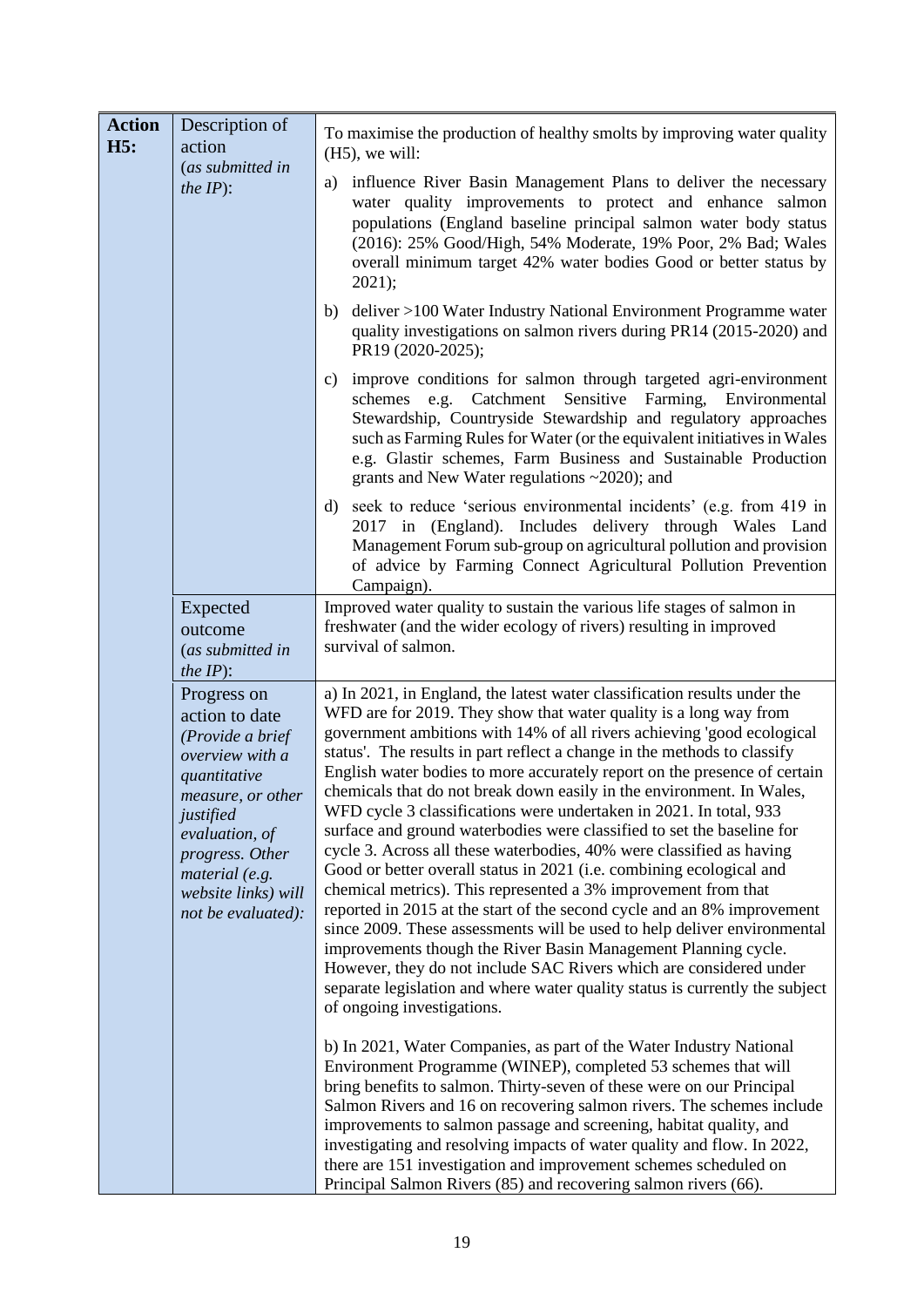|  | The National Environment Programme (NEP) PR19 for Wales identifies<br>a number of actions by the lead water company - Dwr Cymru/Welsh<br>Water $(DCWW)$ – to improve environmental quality over the lifetime of<br>the plan (2020-2025). This includes targeting improvements to 418km of<br>rivers over the course of the AMP7 period (to 2025) and a further 128km<br>during AMP8 – to 2030. These figures have been agreed with NRW and<br>the Environment Agency as part of the NEP process, and as such have<br>the status of formal legal obligations. NRW's latest annual performance<br>report for DCWW in 2020 awarded a '4 star' rating overall - the highest<br>possible rating and the first time this has been awarded. This included<br>100% delivery of the AMP programme. |
|--|-------------------------------------------------------------------------------------------------------------------------------------------------------------------------------------------------------------------------------------------------------------------------------------------------------------------------------------------------------------------------------------------------------------------------------------------------------------------------------------------------------------------------------------------------------------------------------------------------------------------------------------------------------------------------------------------------------------------------------------------------------------------------------------------|
|  | c) To improve conditions for salmon through targeted agri-environment<br>schemes, uptake by farms within England's 42 principal salmon<br>catchments to the end of 2021 was: Catchment Sensitive Farming: 9,149<br>farms covering 1,524,767 hectares. The UK Government in England has<br>announced a comprehensive reform of agricultural policy following the<br>BREXIT withdrawal with the Environmental Land Management Scheme<br>(ELMS), which has replaced the EU Common Agriculture Policy. The<br>ELMS places a much greater emphasis on protecting the environment<br>focusing on improving water quality and preventing soil loss with a new<br>subsidy payment system to support more environmentally friendly land<br>management practices.                                   |
|  | The Wales Land Management Forum (WLMF) allows NRW to engage at<br>a strategic level with organisations that have a direct land management<br>role; e.g. Farmers' Union of Wales (FUW), Country Land and Business<br>Association (CLA), DCWW, Welsh Government, etc. WLMF and a sub-<br>group on agricultural pollution met regularly during 2021. The broad aim<br>of WLFM is to develop mutual understanding of the root causes of<br>pollution and to identify a spectrum of approaches for driving<br>improvements. The focus has been on slurry and nutrient management<br>alongside water quality issues relating to soil runoff and use of agri-<br>chemicals.                                                                                                                      |
|  | Initiatives such as the Farming Connect programme and the Dairy<br>Project have continued to advise and support farmers in tackling<br>agricultural pollution. The latter seeks to visit every dairy farm in Wales<br>$(-1,700)$ ; over 800 visits had been conducted to the end of 2021.                                                                                                                                                                                                                                                                                                                                                                                                                                                                                                 |
|  | d) In England, the most recent published information on serious pollution<br>incidents is for 2020. In 2020, there were 563 serious pollution incidents,<br>21% more than 2019. Of these 17% attributed to illegal waste activities,<br>16% waste management activities, 8% water and sewerage companies<br>and 10% farming activities.                                                                                                                                                                                                                                                                                                                                                                                                                                                   |
|  | In 2021, Southern Water was handed a record £90 million fine after<br>pleading guilty to thousands of illegal discharges of sewage which<br>polluted rivers and coastal waters in Kent, Hampshire and Sussex. The<br>judge said: "Each of the 51 offences seen in isolation shows a shocking<br>and wholesale disregard for the environment, for the precious and<br>delicate ecosystems along the North Kent and Solent coastlines, for<br>human health, and for the fisheries and other legitimate businesses that<br>depend on the vitality of the coastal waters."                                                                                                                                                                                                                    |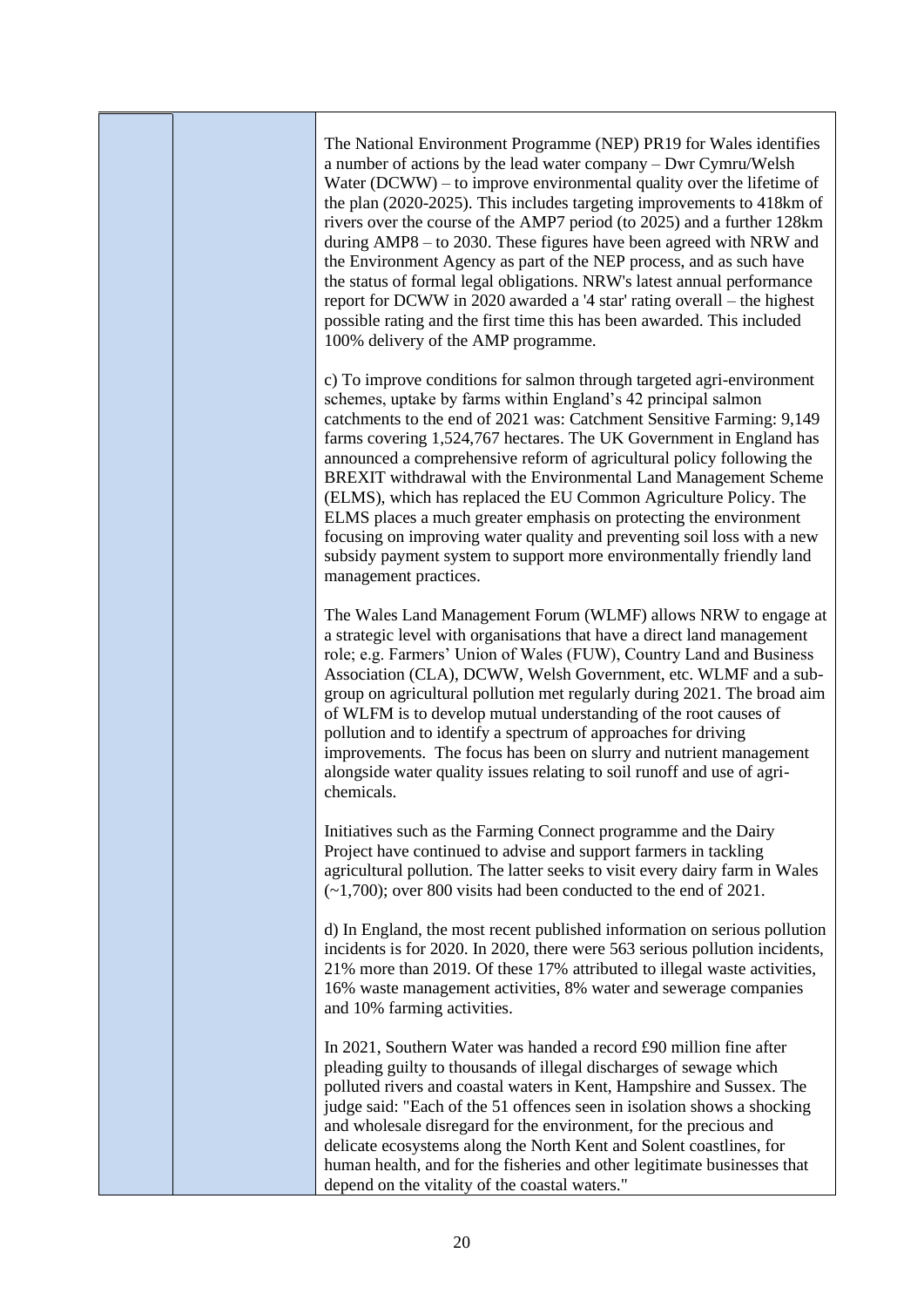|                                   |                                                                                       | In Wales, the frequency of agricultural pollution incidents is a source of<br>concern to NRW. The agricultural industry has been responsible for<br>between 120 to 170 substantiated pollution incidents in recent years.<br>Over 60% of these incidents took place within South West Wales,<br>peaking in January to May. Some 50% of substantiated agricultural<br>pollution incidents have been traced back to dairy farming (incidents<br>involving less than 4% of dairy farms and $~1\%$ of all farms). On 1 April<br>2021 new regulations for agricultural pollution came into force. These<br>will address areas such as when to spread fertiliser and make or store<br>silage. The new regulations will be introduced over the course of 3 years,<br>providing time for farmers to plan for any changes. |
|-----------------------------------|---------------------------------------------------------------------------------------|-------------------------------------------------------------------------------------------------------------------------------------------------------------------------------------------------------------------------------------------------------------------------------------------------------------------------------------------------------------------------------------------------------------------------------------------------------------------------------------------------------------------------------------------------------------------------------------------------------------------------------------------------------------------------------------------------------------------------------------------------------------------------------------------------------------------|
|                                   | Current status of<br>action:                                                          | Ongoing                                                                                                                                                                                                                                                                                                                                                                                                                                                                                                                                                                                                                                                                                                                                                                                                           |
|                                   | If 'Completed',<br>has the action<br>achieved its<br>objective?                       |                                                                                                                                                                                                                                                                                                                                                                                                                                                                                                                                                                                                                                                                                                                                                                                                                   |
| <b>Action</b><br>H <sub>6</sub> : | Description of<br>action                                                              | To reduce the risk of salmon stock depletion as a result of predation (H6),<br>we will:                                                                                                                                                                                                                                                                                                                                                                                                                                                                                                                                                                                                                                                                                                                           |
|                                   | (as submitted in<br>the $IP$ :                                                        | support the continued issue of licences to control cormorants and<br>a)<br>goosanders, including the use of area-based licences and the<br>coordination of management actions;                                                                                                                                                                                                                                                                                                                                                                                                                                                                                                                                                                                                                                    |
|                                   |                                                                                       | complete a preliminary review of the current management of fish-<br>b)<br>eating birds in Wales and undertake a subsequent full evidence-based<br>review of policy if a decision is made to undertake this;                                                                                                                                                                                                                                                                                                                                                                                                                                                                                                                                                                                                       |
|                                   |                                                                                       | explore options for better protecting salmon at sensitive life stages and<br>$\mathbf{c})$<br>potential predation 'pinch points' (e.g. around barriers to smolt<br>migration) and introduce new measures where appropriate; and                                                                                                                                                                                                                                                                                                                                                                                                                                                                                                                                                                                   |
|                                   |                                                                                       | review changes in the abundance and distribution of potential predator<br>$\mathbf{d}$<br>species to facilitate management decisions (e.g. seals and fish-eating<br>birds).                                                                                                                                                                                                                                                                                                                                                                                                                                                                                                                                                                                                                                       |
|                                   | Expected<br>outcome<br>(as submitted in                                               | Ensuring that licensing policy for the control of fish-eating birds remains<br>fit for purpose and strikes an appropriate balance between safeguarding<br>fish stocks and the conservation status of the birds.                                                                                                                                                                                                                                                                                                                                                                                                                                                                                                                                                                                                   |
|                                   | <i>the IP</i> $)$ :                                                                   | Better protection of salmon during sensitive life stages through co-<br>ordinated activities at potential 'pinch points'.                                                                                                                                                                                                                                                                                                                                                                                                                                                                                                                                                                                                                                                                                         |
|                                   | Progress on<br>action to date<br>(Provide a brief<br>overview with a<br>quantitative  | a) In England, in 2021, for cormorants, 395 (In 2020, 375) individual<br>licences and 21 (In 2020, 18) area licences were issued; and for<br>goosanders, 22 (2020, 25) individual licences were issued. In Wales, 10<br>catchment-based licences were issued in 2020/21 for control of<br>cormorants and goosanders.                                                                                                                                                                                                                                                                                                                                                                                                                                                                                              |
|                                   | measure, or other<br>justified<br>evaluation, of<br>progress. Other<br>material (e.g. | b) A 'Fish-Eating Birds external Advisory Group' (FEB AG) has been<br>commissioned by Natural Resources Wales as part of a wider review of<br>the evidence and policy basis for its regulatory decision-making re.<br>shooting and trapping of all wild birds in Wales. The group has recently                                                                                                                                                                                                                                                                                                                                                                                                                                                                                                                    |
|                                   | website links) will<br>not be evaluated):                                             | signed-off a series of reports on (i) census results for cormorant and<br>goosander from counts undertaken across Wales in 2020/21; (ii)<br>appraisal of the effectiveness of non-lethal and lethal control of FEBs in                                                                                                                                                                                                                                                                                                                                                                                                                                                                                                                                                                                            |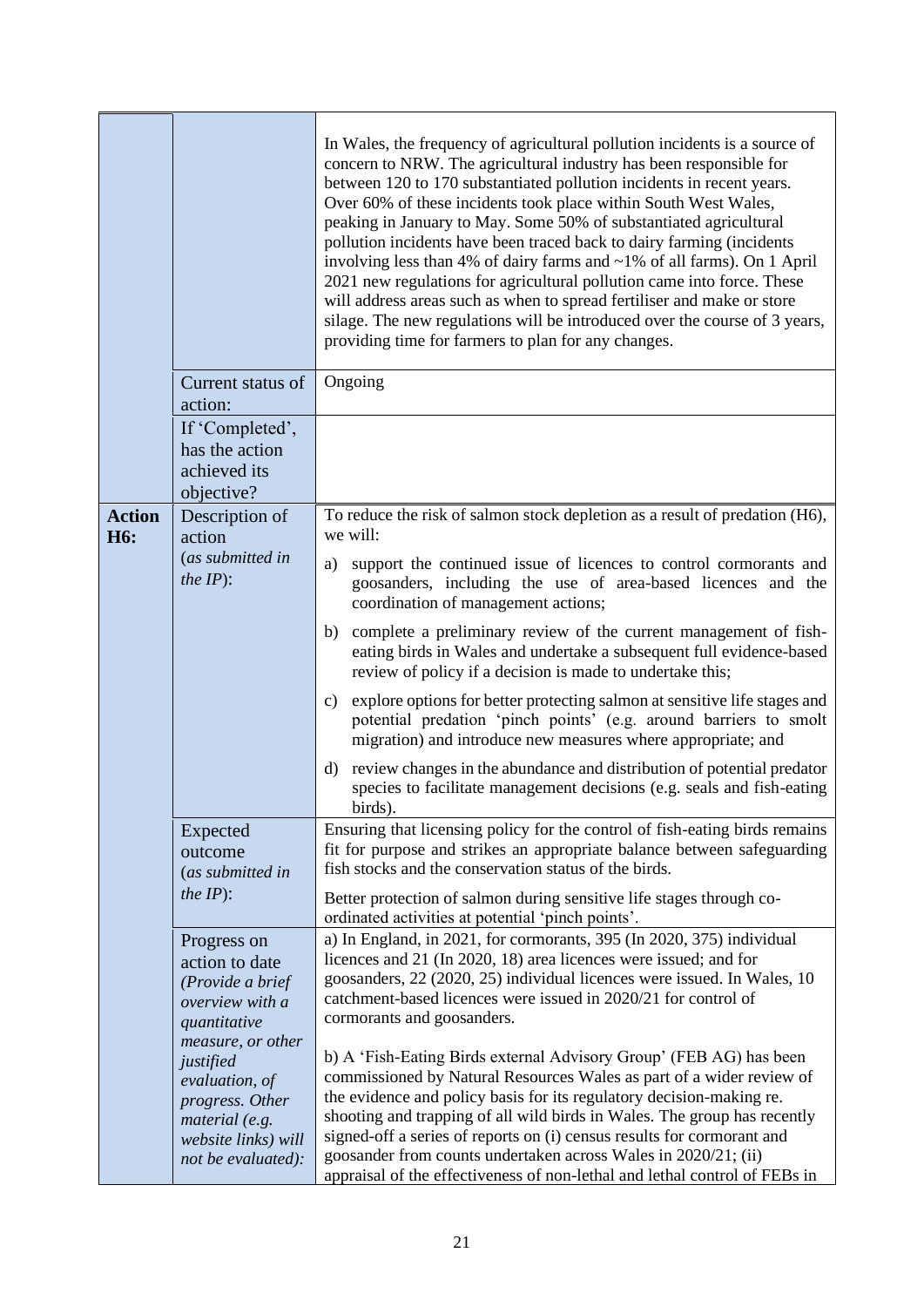preventing damage to fisheries; (iii) a synopsis of UK and European cormorant and goosander dietary studies; (iv) appraisal of catchment or area-based licences to reduce the impact of FEBs on Welsh freshwater fisheries. Other work is ongoing including population viability modelling undertaken by the British Trust for Ornithology to determine population level impacts of different licence control scenarios. This broad range of evidence will be used to develop recommendations to Natural Resources Wales/FEB AG in 2022 and will inform future approaches to licensing for lethal control of FEBs in Wales.

c) A review of obstructions across England and Wales is yet to be completed. The River Derwent smolt tracking project, in 2021, tagged 150 smolts to understand the loss rate as they migrate down river and at sea, in particular through Bassenthwaite Lake and in association with a number of weirs and to track marine migrations offshore through the Compass and Sea Monitor arrays. The project is being delivered through a PhD at Glasgow University. A three-year salmon smolt tracking study by Natural Resources Wales and partners on the River Usk (2020 onward), aims to examine the impact of barriers (and their alleviation) on predation losses. In 2021, 73 wild and 26 hatchery origin smolts were tagged in the upper Usk catchment, with a minimum 67% of wild fish and 50% hatchery origin fish successfully migrating to the estuary below Newport. Good flow conditions in early May – when the great majority of smolts appeared to migrate - were likely to have facilitated safe passage. Future work is planned for another 2 years to cover a range of environmental and river conditions.

d) The most recent estimates of the abundance of grey and harbour seals are presented in the annual "Scientific Advice on Matters Related to the Management of Seal Populations: 2020", available at SCOS-2020.pdf (st-andrews.ac.uk). Grey seal populations at the start of the 2019 breeding season were estimated as 28,400 in England and 5,000 in Wales. Grey seal annual pup production in 2016-2018 was estimated at 10,350 in England and 2,250 in Wales, with increasing trend in pup production from 2014 to 2019 in both England (+10.9 % per annum) and Wales (+8.6 % per annum). Population estimates for harbour seals were 5,400 in England and <15 in Wales, with 2019 counts providing indications of a decline in England following a period of increase (27.6 % lower than the 2012 to 2018 mean counts). Numbers are too low in Wales to report a trend.

An estimate of the abundance of otters for Britain gives a value of about 11,000 reported in 2018, with a 49% increase since the previous estimate in 1995 (Mathews et al., 2018: MAMMALS-Technical-Summary-FINALNE-Verision-FM2.pdf). The fifth national otter survey in England in 2009-2010 found evidence of continuing increase (Crawford, 2011). Survey work for the sixth survey is due to start in 2022. In Wales, the sixth national otter survey reported a 22% decline in number of sites with otter signs in 2015-2018 compared with the previous survey in 2009- 2010, the first time that a decline has been observed since these surveys began in 1977 (Kean & Chadwick, 2021).

Concerning fish-eating birds, the population estimate of wintering cormorants in Great Britain (in the winters 2012/2013 to 2016/2017) is 62,000 (Frost et al., 2019). The British Trust for Ornithology (BTO)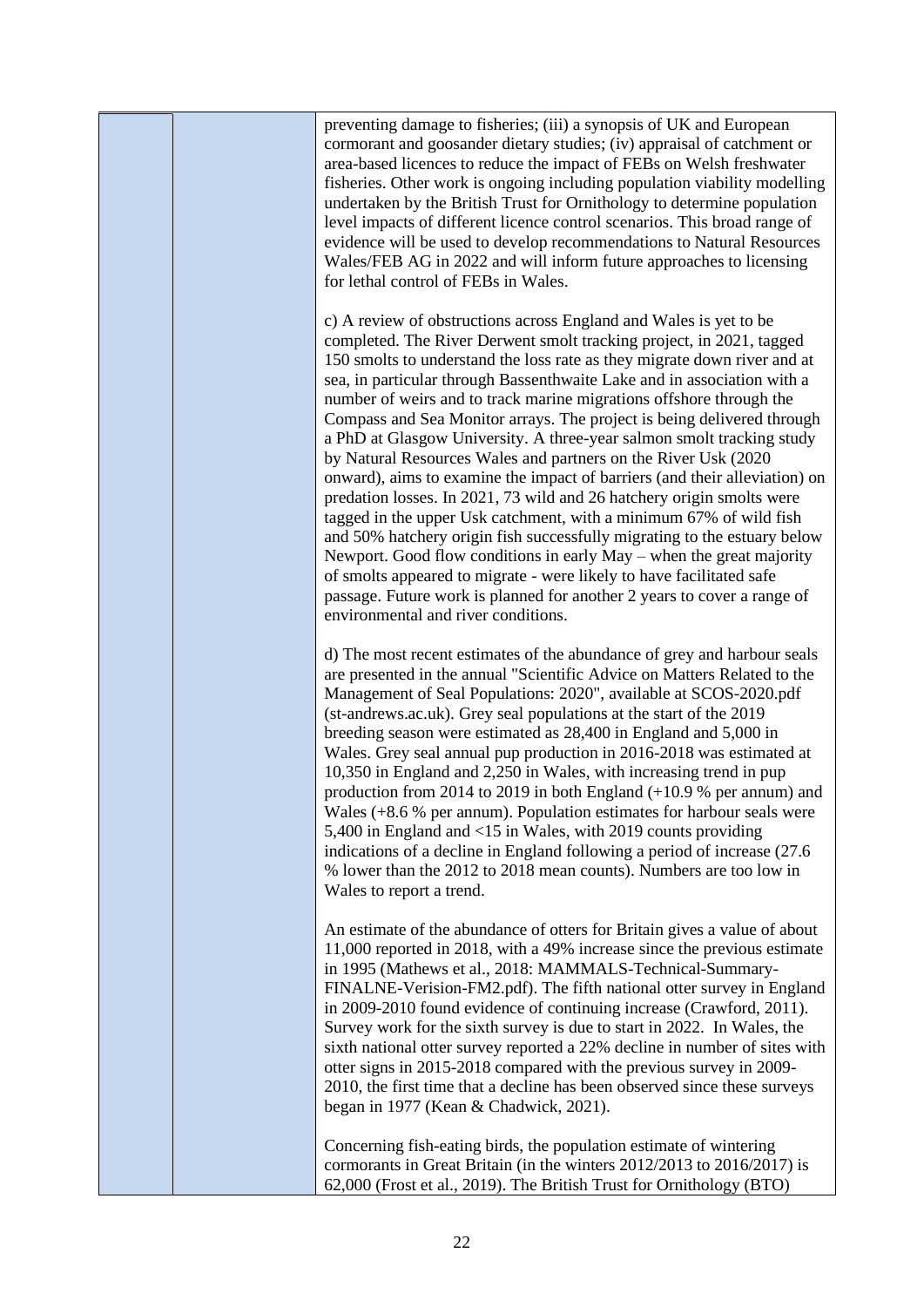|                   | Wetland Bird Survey report (Frost et al., 2021) states that the non-<br>breeding trend for cormorants over the period 2008/09-2018/19 increased<br>by 41% in England and 22% in Wales. Goosanders showed a 1%<br>decrease in England and 44% increase in Wales over the same time<br>period, and red-breasted mergansers showed 33% and 43% decreases<br>respectively. |
|-------------------|------------------------------------------------------------------------------------------------------------------------------------------------------------------------------------------------------------------------------------------------------------------------------------------------------------------------------------------------------------------------|
| Current status of | Ongoing                                                                                                                                                                                                                                                                                                                                                                |
| action:           |                                                                                                                                                                                                                                                                                                                                                                        |
| If 'Completed',   |                                                                                                                                                                                                                                                                                                                                                                        |
| has the action    |                                                                                                                                                                                                                                                                                                                                                                        |
| achieved its      |                                                                                                                                                                                                                                                                                                                                                                        |
| objective?        |                                                                                                                                                                                                                                                                                                                                                                        |

### **3.3 Provide an update on progress on actions relating to Aquaculture, Introductions and Transfers and Transgenics** *(section 4.11 of the Implementation Plan).*

*Note: the reports under 'Progress on action to date' should provide a brief overview of each action. For all actions, provide clear and concise quantitative information to demonstrate progress. In circumstances where quantitative information cannot be provided for a particular action because of its nature, a clear rationale must be given for not providing quantitative information and other information should be provided to enable progress with that action to be evaluated. While referring to additional material (e.g. via links to websites) may assist those seeking more detailed information, this will not be evaluated by the Review Group.*

| <b>Action</b><br>A1: | Description of action<br>(as submitted in the $IP$ ):                                                                                                                                                             | In response to pressure to increase salmon stocking as a means<br>to support fisheries and/or stocks (A1), we will:                                                                                                                                                                                                                                                                                                                                                                                                                                                                            |
|----------------------|-------------------------------------------------------------------------------------------------------------------------------------------------------------------------------------------------------------------|------------------------------------------------------------------------------------------------------------------------------------------------------------------------------------------------------------------------------------------------------------------------------------------------------------------------------------------------------------------------------------------------------------------------------------------------------------------------------------------------------------------------------------------------------------------------------------------------|
|                      |                                                                                                                                                                                                                   | regulate salmon stocking in English rivers by implementing<br>a)<br>the Environment Agency's stocking policy, which requires<br>the production of a stocking plan;                                                                                                                                                                                                                                                                                                                                                                                                                             |
|                      |                                                                                                                                                                                                                   | continue to highlight the evidence about the impacts of<br>b)<br>salmon stocking; and                                                                                                                                                                                                                                                                                                                                                                                                                                                                                                          |
|                      |                                                                                                                                                                                                                   | not allow salmon stocking in Wales.<br>c)                                                                                                                                                                                                                                                                                                                                                                                                                                                                                                                                                      |
|                      |                                                                                                                                                                                                                   | These actions will also address the threat from the introduction<br>and spread of non-native fish, invertebrate species, parasites<br>and diseases, excluding G. salaris.                                                                                                                                                                                                                                                                                                                                                                                                                      |
|                      | <b>Expected outcome</b><br>(as submitted in the IP):                                                                                                                                                              | All authorised stocking operations ensure the protection of<br>genetic integrity and fitness of wild salmon populations.                                                                                                                                                                                                                                                                                                                                                                                                                                                                       |
|                      | Progress on action to<br>date<br>(Provide a brief overview<br>with a quantitative<br>measure, or other justified<br>evaluation, of progress.<br>Other material (e.g.<br>website links) will not be<br>evaluated): | a) Five re-stocking hatcheries operate across England and are<br>required to adhere to the Environment Agency's stocking<br>policy. In 2021, stocking on the River Tyne was 17,089 0+ fry,<br>which is considerably below the mitigation stocking for the<br>impact of Kielder Reservoir of 160,000. This was due to<br>Covid-19 restrictions impacting on the ability to collect wild<br>native brood stock from the Tyne. There was no estuary<br>mortality mitigation stocking in 2021.<br>b) In 2021, the Environment Agency has continued to highlight<br>the impacts of salmon stocking. |
|                      |                                                                                                                                                                                                                   | c) In Line with NRW policy, no enhancement or restoration<br>salmon stocking was undertaken in Wales. Forty-five hatchery<br>reared salmon smolts were released into the River Usk in                                                                                                                                                                                                                                                                                                                                                                                                          |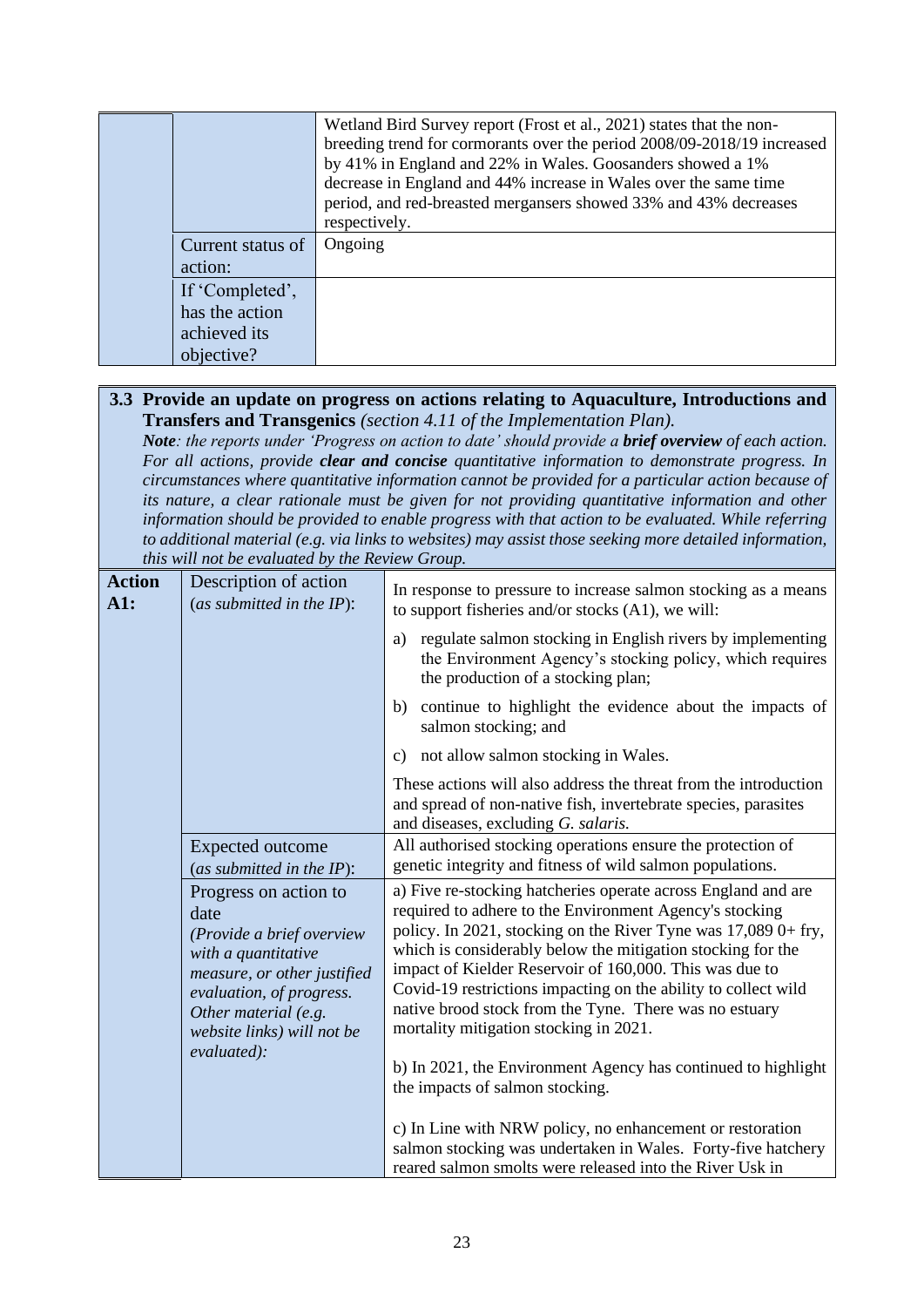|               |                                                                                                                  | Wales in 2021 to supplement the smolt tracking study (see H6                                                                                                                                                                                                                                                                                                                                                                                           |
|---------------|------------------------------------------------------------------------------------------------------------------|--------------------------------------------------------------------------------------------------------------------------------------------------------------------------------------------------------------------------------------------------------------------------------------------------------------------------------------------------------------------------------------------------------------------------------------------------------|
|               |                                                                                                                  | $c)$ .                                                                                                                                                                                                                                                                                                                                                                                                                                                 |
|               | Current status of action:                                                                                        | Ongoing                                                                                                                                                                                                                                                                                                                                                                                                                                                |
|               | If 'Completed', has the                                                                                          |                                                                                                                                                                                                                                                                                                                                                                                                                                                        |
|               | action achieved its<br>objective?                                                                                |                                                                                                                                                                                                                                                                                                                                                                                                                                                        |
| <b>Action</b> |                                                                                                                  |                                                                                                                                                                                                                                                                                                                                                                                                                                                        |
| A2:           | Description of action<br>(as submitted in the $IP$ ):                                                            | To prevent the introduction and spread of non-native fish,<br>invertebrate species, parasites and diseases, excluding G. salaris<br>$(A2)$ , we will:                                                                                                                                                                                                                                                                                                  |
|               |                                                                                                                  | a) implement and enforce Keeping and Introduction of Fish<br>Regulations (in 2015, the Environment Agency issued 5,207);                                                                                                                                                                                                                                                                                                                               |
|               |                                                                                                                  | b) implement European Council Regulation No. 708/2007<br>concerning the Use of Alien and Locally Absent Species in<br>Aquaculture and the Alien and Locally Absent Species in<br>Aquaculture (England and Wales) Regulations 2011;                                                                                                                                                                                                                     |
|               |                                                                                                                  | c) monitor disease threats (e.g., Saprolegnia and red vent<br>syndrome) and the occurrence of non-native species (e.g. pink<br>salmon) together with providing timely management advice;                                                                                                                                                                                                                                                               |
|               |                                                                                                                  | d) implement biosecurity protocols including the 'Check, Clean,<br>Dry' campaign: and<br>e) remove non-native fish at high-risk sites and/or applying<br>Import of Live Fish Act (IFLA) or fish movement regulations                                                                                                                                                                                                                                   |
|               |                                                                                                                  | to take appropriate enforcement action where site owners are<br>not compliant.                                                                                                                                                                                                                                                                                                                                                                         |
|               | <b>Expected outcome</b><br>(as submitted in the $IP$ ):                                                          | Containment and/or eradication of undesirable non-native fish<br>species and prevention of G. salaris and other parasites and<br>diseases occurring in England and Wales.                                                                                                                                                                                                                                                                              |
|               | Progress on action to<br>date<br>(Provide a brief overview<br>with a quantitative<br>measure, or other justified | a) Since the implementation of the Keeping and Introduction of<br>Fish Regulations in 2015, the total number of live/active<br>permits issued by the Environment Agency is 6,009 Site<br>Permits and 441 Supplier Permits (for introductions of non-<br>native fish) up to 31 December 2021.                                                                                                                                                           |
|               | evaluation, of progress.<br>Other material (e.g.<br>website links) will not be<br>evaluated):                    | b) There have been no applications to culture non-native or<br>locally absent fish species in natural waters in E&W in 2021.<br>Defra's policy remains to prohibit the culture of any non-native<br>species in sites connected to natural waters.                                                                                                                                                                                                      |
|               |                                                                                                                  | c) The Import of Live Fish Act (IFLA) Orders prohibit the<br>keeping of any non-native freshwater fish in E&W without a<br>licence. Illegally imported species are routinely seized at<br>Border Inspection posts and the Fish Health Inspectorate (FHI)<br>acts to prevent the introduction and marketing of unlicensed<br>non-native fish from EU sources. Guilty parties face seizure                                                               |
|               |                                                                                                                  | and destruction of their stock and prosecution for serious or<br>repeat offences. Recently, the FHI seized over 4000 live<br>Prussian carp (Carassius gibelio) illegally imported into the<br>UK during a successful enforcement operation at the Port of<br>Dover. This operation was a result of a multi-agency<br>intelligence led approach, which provided sufficient evidence<br>on the source and trade routes of these live non-native species. |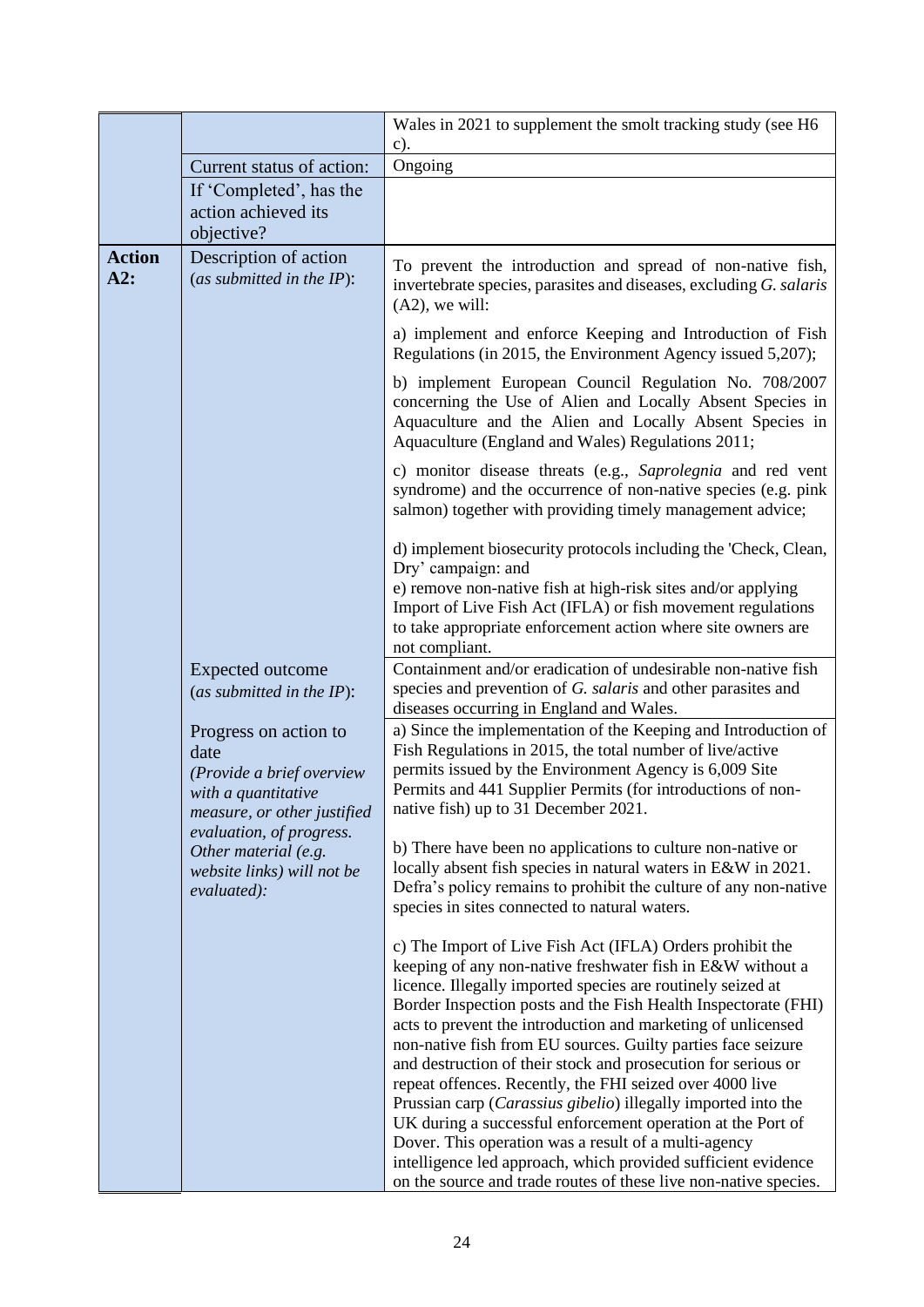|                      |                                                              | d) The FHI carried out 84 investigations relating to suspicions<br>of notifiable disease in 2021, the majority in fishery waters and<br>two ornamental importers. In addition, 21 fish samples were<br>screened for notifiable diseases on imports.<br>The only listed disease detected was Koi Herpesvirus Disease<br>$(KHV)$ :<br>- Twenty fishery sites were subject to formal controls for this<br>disease by the FHI.<br>- Two ornamental importers were subject to formal controls for<br>this disease but decided to cull and disinfect their stocks rather<br>than undergo disease surveillance monitoring.<br>These numbers are consistent with numbers experienced in<br>previous years before the impact of Covid-19 as numbers of |
|----------------------|--------------------------------------------------------------|-----------------------------------------------------------------------------------------------------------------------------------------------------------------------------------------------------------------------------------------------------------------------------------------------------------------------------------------------------------------------------------------------------------------------------------------------------------------------------------------------------------------------------------------------------------------------------------------------------------------------------------------------------------------------------------------------------------------------------------------------|
|                      |                                                              | fish movements and fishing activities increased in 2021, which<br>in turn increases disease outbreaks.<br>All fish farms and ornamental fish import businesses operate in                                                                                                                                                                                                                                                                                                                                                                                                                                                                                                                                                                     |
|                      |                                                              | accordance with a biosecurity measures plan, which is aimed at<br>minimising the risk of introduction of pathogens to the<br>business and their spread to other businesses or the wider<br>environment. These conditions of authorisation are audited at<br>annual inspections by the FHI.                                                                                                                                                                                                                                                                                                                                                                                                                                                    |
|                      |                                                              | The FHI audits biosecurity measures on aquaculture premises<br>in E&W, to ensure that the risk of disease spread between<br>farmed and natural waters is minimised. The FHI provides<br>advice to industry on biosecurity and publicises the wider<br>'Check, Clean, Dry' campaign, which aims to educate all water<br>users on the risks of moving non-native species or pathogens<br>between water bodies.                                                                                                                                                                                                                                                                                                                                  |
|                      |                                                              | e) Due to Covid-19 restrictions no topmouth gudgeon (TMG)<br>removals were undertaken in 2021. There are presently six<br>known populations of topmouth gudgeon in England to be<br>managed. Natural Resources Wales monitored 27 sites for the<br>presence of TMG between January 2021 and February 2022.<br>Six of those sites tested positive for TMG. A monitoring<br>report, feasibility study and request for funding to carry out<br>eradication at some of these sites has been submitted to Welsh<br>Government. Improvements to Biosecurity have also been<br>introduced, and an extended surveillance/investigatory<br>programme planned for 2022.                                                                                 |
|                      | Current status of action:                                    | Ongoing                                                                                                                                                                                                                                                                                                                                                                                                                                                                                                                                                                                                                                                                                                                                       |
|                      | If 'Completed', has the<br>action achieved its<br>objective? |                                                                                                                                                                                                                                                                                                                                                                                                                                                                                                                                                                                                                                                                                                                                               |
| <b>Action</b><br>A3: | Description of action<br>(as submitted in the $IP$ ):        | To prevent the introduction and spread of the non-native<br>parasite G. salaris (A3), we will:                                                                                                                                                                                                                                                                                                                                                                                                                                                                                                                                                                                                                                                |
|                      |                                                              | deliver the G. salaris surveillance programme, contingency<br>a)                                                                                                                                                                                                                                                                                                                                                                                                                                                                                                                                                                                                                                                                              |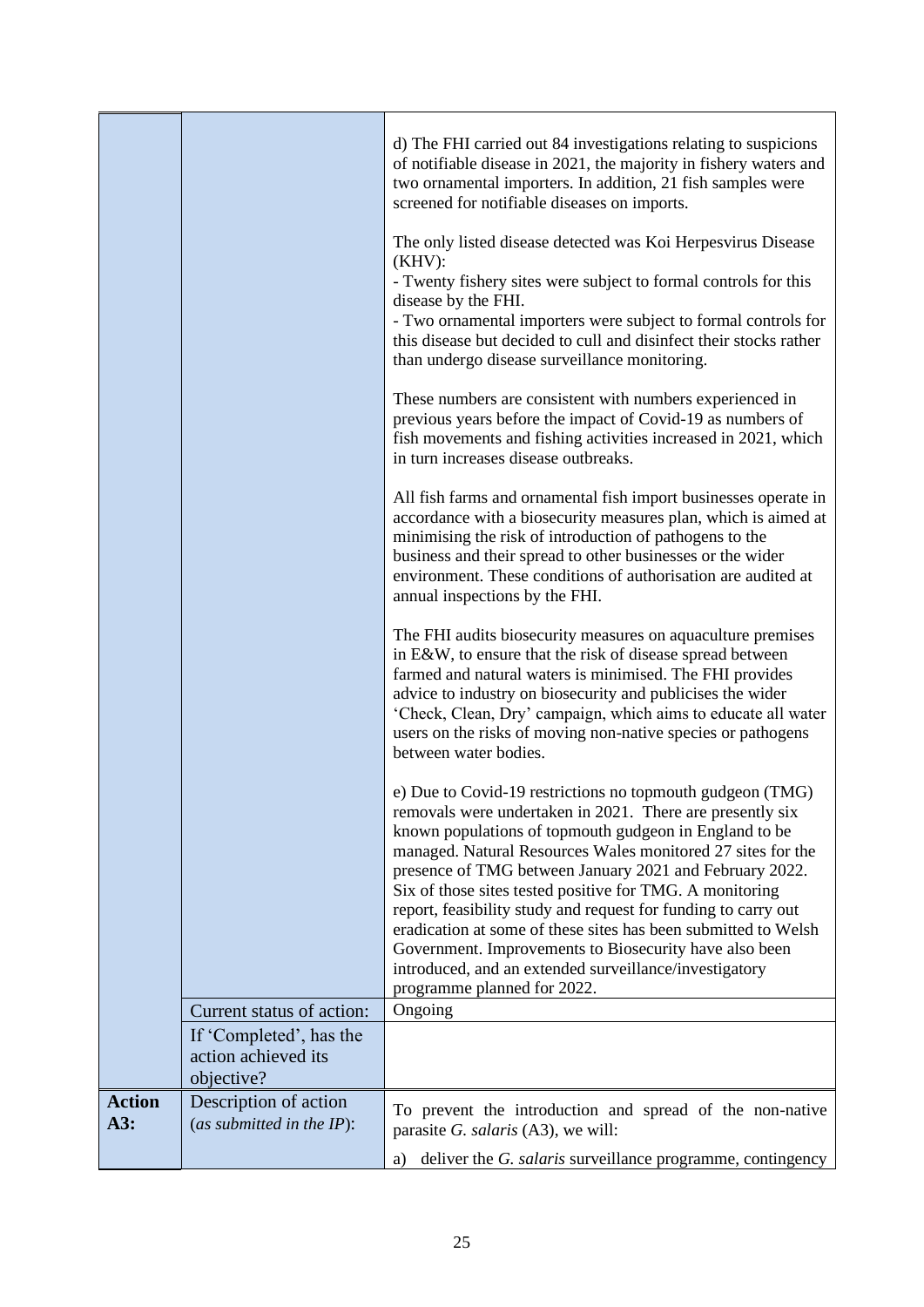|                      |                                                                                                                                                                                                                   | planning and scenario testing/exercises; and                                                                                                                                                                                                                                                                                                                                                                                                                                                                                                                                                          |
|----------------------|-------------------------------------------------------------------------------------------------------------------------------------------------------------------------------------------------------------------|-------------------------------------------------------------------------------------------------------------------------------------------------------------------------------------------------------------------------------------------------------------------------------------------------------------------------------------------------------------------------------------------------------------------------------------------------------------------------------------------------------------------------------------------------------------------------------------------------------|
|                      |                                                                                                                                                                                                                   | implement biosecurity protocols, including ensuring in-river<br>operations comply with best practice and encouraging anglers<br>and other water users to remain vigilant to the risk of non-<br>native species and pathogens, to report sightings and to take<br>biosecurity measures (the 'Check, Clean, Dry' campaign)                                                                                                                                                                                                                                                                              |
|                      | Expected outcome<br>(as submitted in the $IP$ ):                                                                                                                                                                  | Protection of salmon from impact of G. salaris.                                                                                                                                                                                                                                                                                                                                                                                                                                                                                                                                                       |
|                      | Progress on action to<br>date<br>(Provide a brief overview<br>with a quantitative<br>measure, or other justified<br>evaluation, of progress.<br>Other material (e.g.<br>website links) will not be<br>evaluated): | a) G. salaris contingency plans continue to be developed and<br>tested. In 2021, Operation Russian Doll took place to test<br>communications between Cefas, the Environment Agency,<br>Natural Resources Wales and Welsh Government in the event<br>of an outbreak of G. salaris. This contingency exercise was<br>done in real time over the course of a couple of months. The<br>exercise was well received and has highlighted the benefit of<br>running such an exercise. Also, the exercise raised awareness<br>of the importance of each agencies' roles in an outbreak event<br>of G. salaris. |
|                      |                                                                                                                                                                                                                   | b) Wild salmonid samples were taken from six river<br>catchments in 2021 and all were negative for the presence of<br>G. salaris. There was no suspicion of the presence of the<br>parasite during routine inspections of salmonid farms, and no<br>reports of unusually low levels of natural salmon parr<br>populations that would have triggered specific investigation.                                                                                                                                                                                                                           |
|                      |                                                                                                                                                                                                                   | c) In 2021, the Cefas Fish Health Inspectorate conducted<br>investigations on the River Usk and Wye in response to a<br>positive eDNA water sample for G. salaris carried out by<br>Swansea University. The FHI collected samples using the well-<br>established non-lethal method on salmon collected on the<br>River Usk and Wye. All samples were negative for G. salaris<br>with the qPCR assay for G. salaris used to demonstrate a<br>presence/absence confirmed G. dejarvinoides.                                                                                                              |
|                      | Current status of action:                                                                                                                                                                                         | Ongoing                                                                                                                                                                                                                                                                                                                                                                                                                                                                                                                                                                                               |
|                      | If 'Completed', has the<br>action achieved its<br>objective?                                                                                                                                                      |                                                                                                                                                                                                                                                                                                                                                                                                                                                                                                                                                                                                       |
| <b>Action</b><br>A4: | Description of action<br>(as submitted in the $IP$ ):                                                                                                                                                             | To prevent an adverse impact of aquaculture on water quality<br>(A4), fish farm discharge controls and restrictions on<br>prohibited substances will be applied and any breaches in<br>consents reported.                                                                                                                                                                                                                                                                                                                                                                                             |
|                      | <b>Expected outcome</b><br>(as submitted in the $IP$ ):                                                                                                                                                           | Avoidance of deleterious impacts on water quality to ensure<br>waters achieve compliance with WFD GES/GEP status and<br>requirements of protected sites.                                                                                                                                                                                                                                                                                                                                                                                                                                              |
|                      | Progress on action to<br>date<br>(Provide a brief overview<br>with a quantitative<br>measure, or other justified<br>evaluation, of progress.<br>Other material (e.g.                                              | In the application of fish farm discharge controls across<br>England by the Environment Agency, in 2021, there were 44<br>completed breach records, in 2020, 33, 2019, 98 and 2018, 176<br>(CCS-NCAD Report). Breaches included: oxygen, ammonia<br>and suspended solids with action required to ensure<br>compliance. In 2020, Covid-19 significantly impacted on the<br>sampling programme.                                                                                                                                                                                                         |